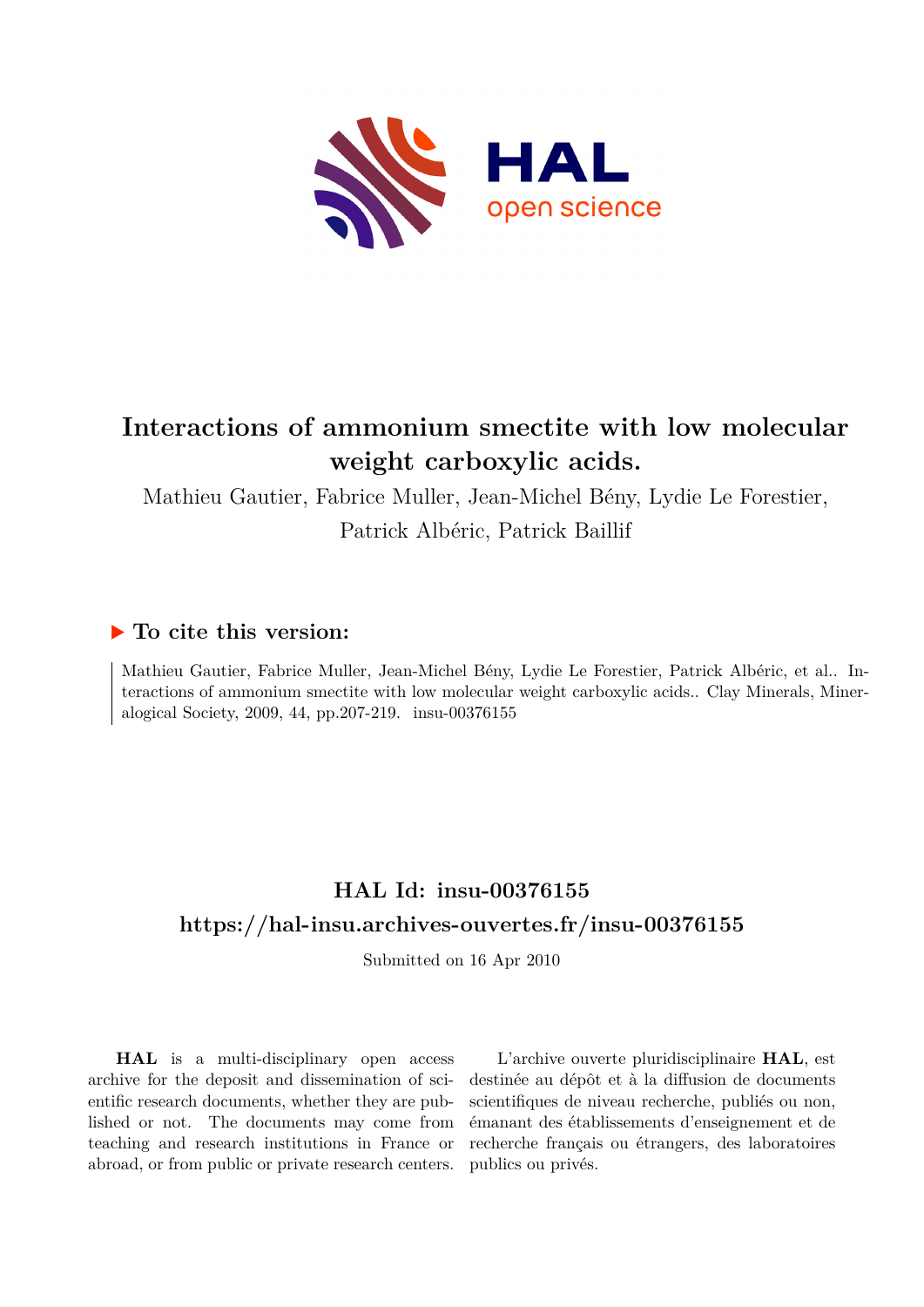*Full title of the article* 

INTERACTIONS OF AMMONIUM SMECTITE WITH LOW MOLECULAR WEIGHT CARBOXYLIC ACIDS *Shortened title*  NH4-CLAY-CARBOXYLIC ACIDS INTERACTION

*Authors* 

M. GAUTIER, F. MULLER, J.-M. BENY, L. LE FORESTIER, P. ALBERIC, P. BAILLIF

*Address* 

CNRS/INSU, Institut des Sciences de la Terre d'Orléans (ISTO), Université d'Orléans-Université de Tours, 1A rue de la Férollerie, 45071 Orléans Cedex 2, France *Corresponding author:* 

E-mail address: mathieu.gautier@cnrs-orleans.fr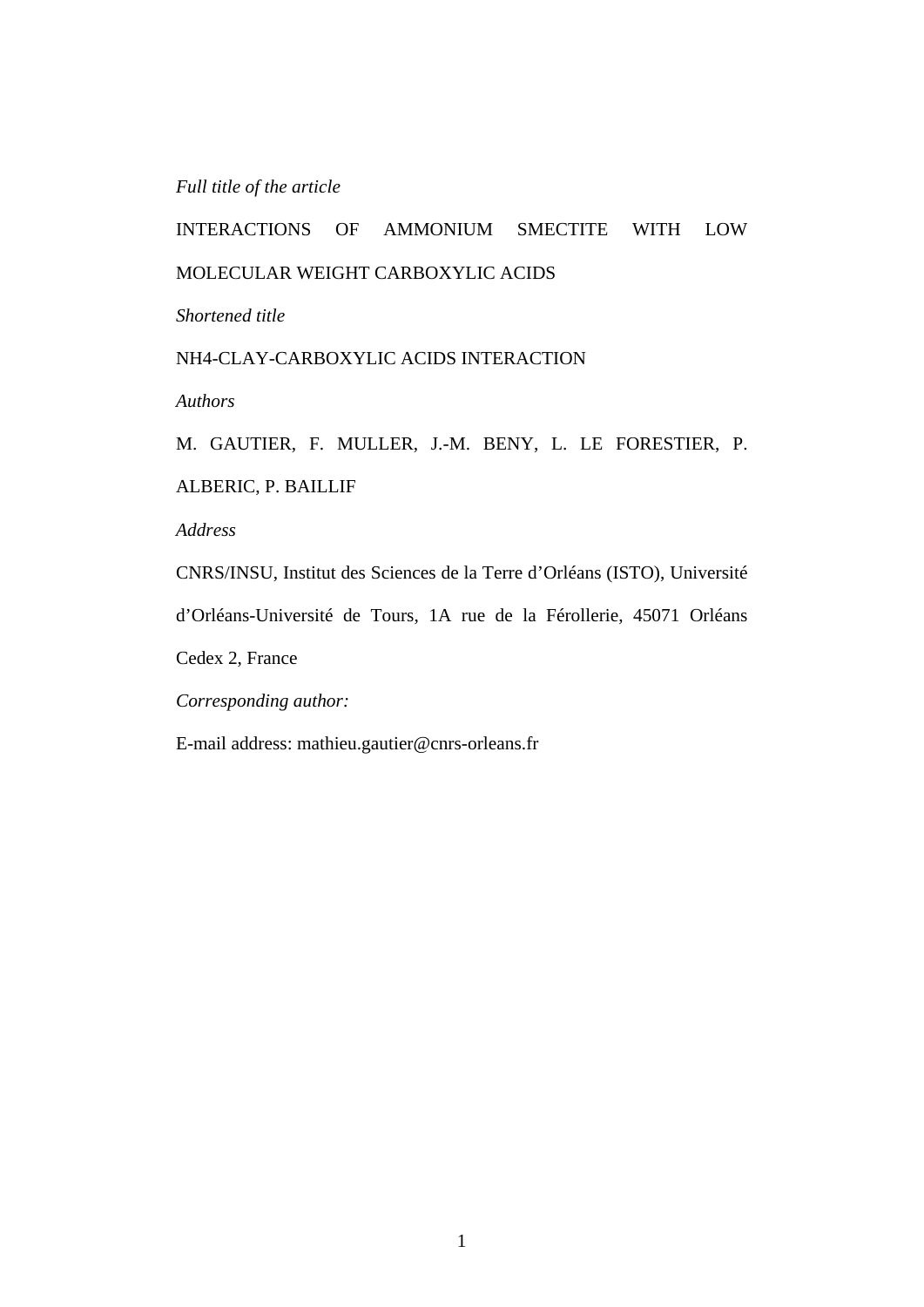# ABSTRACT:

This study aims at better understanding the interaction between an ammonium smectite and carboxylic acids. The SWy-2 (Wyoming smectites) has been exchanged with  $NH_4^+$  and then batched with carboxylic acids (acetic, formic, chloroacetic and oxalic) in concentrations between 0,01M and 1M. The obtained solid phases have been chemically analyzed and characterized by infrared absorption spectroscopy and X-ray powder diffraction. The ionic chromatography has been used for the quantitative measurement of ammonium in the solution after interaction. For the four acids, the interaction is characterized by a cationic exchange of  $NH_4^+$  to  $H_3O^+$ . A partial exchange to  $Al^{3+}$  due to a partial dissolution of the sample in strong acidic medium is observed with chloroacetic and oxalic acids. For these two last acids, the adsorption of molecules on the clay sample occurs, mainly through H-bonding with the cation. Moreover, the intercalation of oxalic acid in the interlayer space has been highlighted.

#### KEYWORDS:

Ammonium ; Montmorillonite ; SWy-2 ; Carboxylic acids ; Acetic acid ; Formic acid ; Chloroacetic acid ; Oxalic acid ; Waste landfill ; Leachate.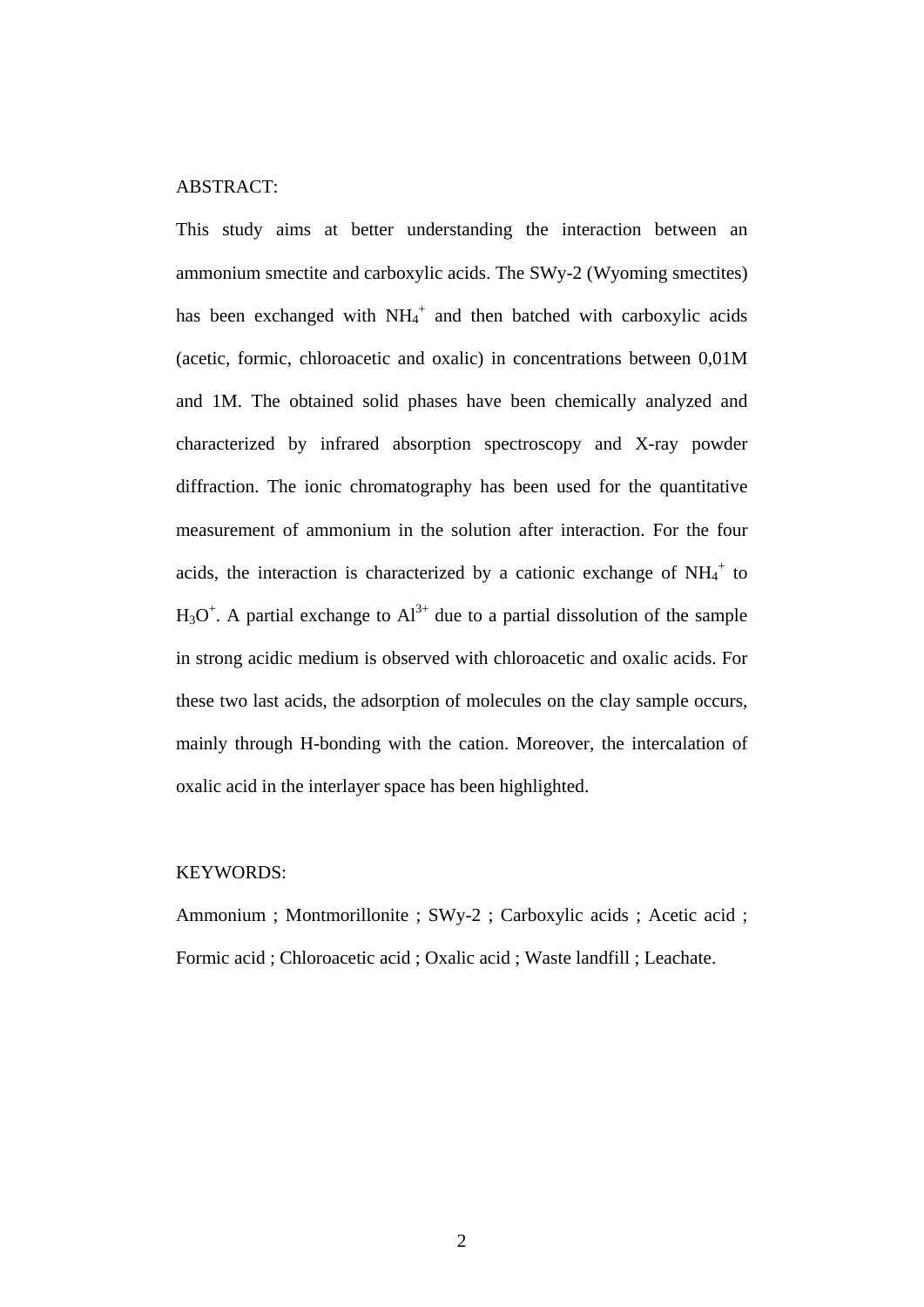#### **INTRODUCTION**

The percolation of water through waste landfills produces leachates with high amount of pollutants. Clay barriers are used in the bottom of these sites to limit soil and underground water pollution. Smectites are mainly chosen because of their low permeability after compaction, their expansion ability, their molecule fixation property and their high Cation Exchange Capacity (CEC). Landfill leachates are characterized by a very high variety of cations. Among these cations, ammonium is in large excess in leachates, as mentioned by several authors (Leikam & Stegmann, 1996; Lo, 1996; Kruempelbeck & Ehrig, 1999; Christensen *et al.*, 2001; Oman & Junestedt, 2007). Kjeldsen *et al.* (2002) even describe ammonium as the major longterm pollutant. The presence of ammonium is principally explained as resulting from bacteria degradation. Consequently, a natural cationic exchange can be predicted in clay barrier between starting exchangeable cation (mainly Na<sup>+</sup>, Ca<sup>2+</sup> and K<sup>+</sup>) and NH<sub>4</sub><sup>+</sup>. Previous studies mainly characterized ammonium smectites by FTIR spectroscopy (Chourabi & Fripiat, 1981; Petit *et al.*, 1998, 1999; Bishop *et al.*, 2002; Pironon *et al.*, 2003).

For the first years after the disposal of the waste in the landfill, which mainly corresponds to the anaerobic acid phase, leachates are composed of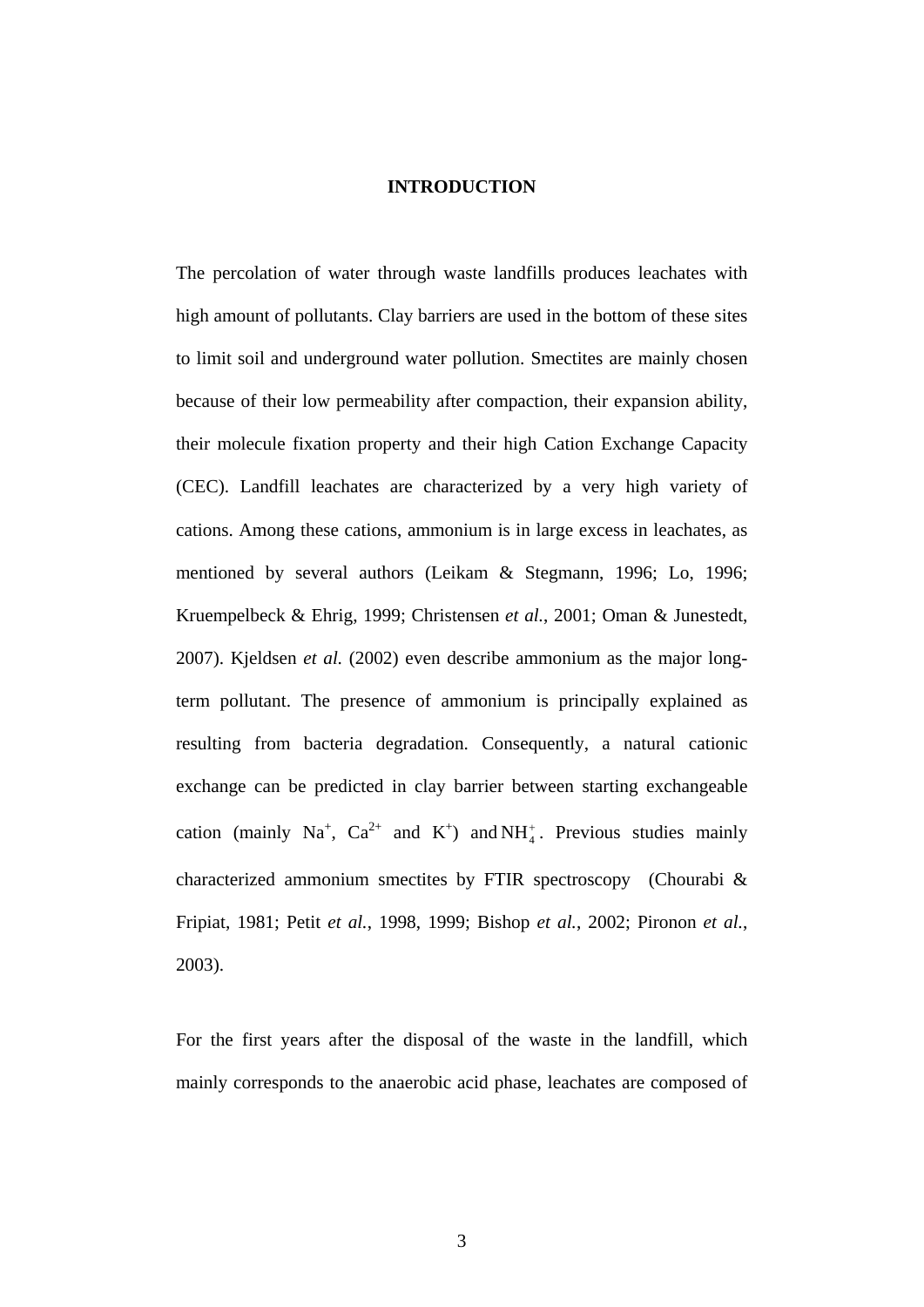several carboxylic and volatile fatty acids. Harmsen (1983) estimated that 95% of the total organic carbon comes from these acids. Interactions between carboxylic acids and Na- or Ca-clays are well described in the literature (Brindley & Moll, 1965; Yariv & Shoval, 1982; Kubicki *et al.*, 1999; Yariv & Lapides, 2005). Yariv *et al.* (1966) performed an infrared study of benzoic acid adsorbed onto NH4-montmorillonite but generally no detailed paper of interaction between organic acids and NH4-clays are available. Except the specific infrared study of benzoic acid adsorbed onto NH4-montmorillonite (Yariv *et al.*, 1966), no other data concerning the interaction between organic acids and NH4-clays are available in the literature. The purpose of this paper is to study the behaviour of four short carboxylic acids (acetic, CH3COOH, formic, HCOOH, chloroacetic,  $CICH_2COOH$  and oxalic acids,  $(COOH)_2$ ) on smectite previously exchanged with ammonium ions.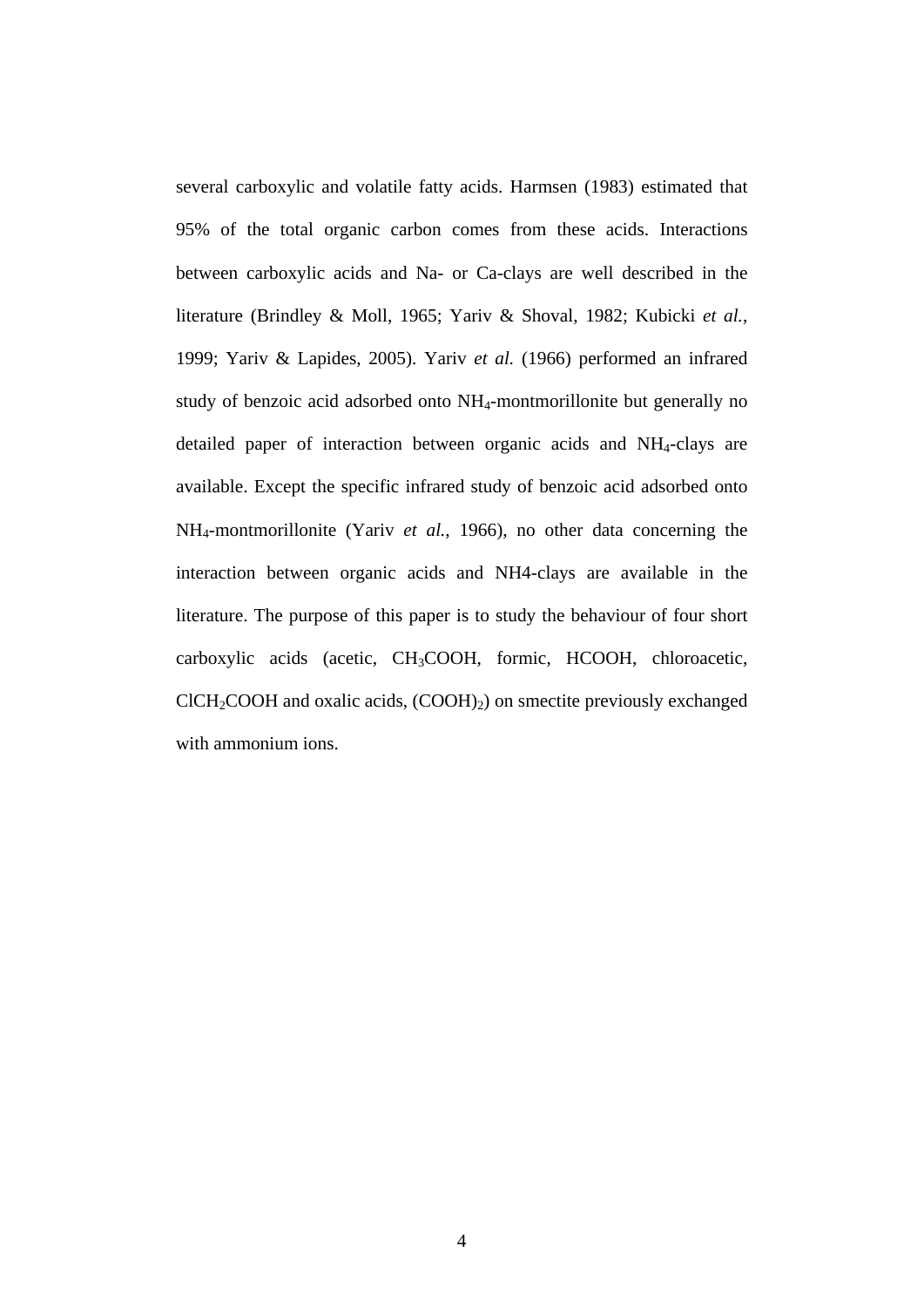#### **MATERIALS AND METHODS**

#### *Materials*

The smectite sample used for this study is the SWy-2 montmorillonite from the Source Clays Repository of The Clay Minerals Society. The structural formula of the  $\lt 2$  µm fraction, calculated from the chemical composition given in Table 1, is

 $(Ca_{0.13}Na_{0.34}K_{0.03})[Al_{3.04}Fe(III)_{0.41}Mg_{0.49}Ti_{0.01}][Si_{7.98}Al_{0.02}]O_{20}(OH)_{4}$ . A 5% silicon content correction (presence of quartz mainly) was applied as described by Chipera & Bish (2001). The corrected structural formula is the following:

 $(Ca_{0.14}Na_{0.36}K_{0.03})[Al_{3.05}Fe(III)_{0.42}Mg_{0.51}Ti_{0.01}][Si_{7.86}Al_{0.14}]O_{20}(OH)_{4}$ .

Approximately 2 g of the Wyoming montmorillonite were poured into a Nalgene centrifuge tube and mixed with 50 mL of a 1M ammonium chloride solution. The sample rotated on a SRT1 Stuart Scientific roller mixer for 12h. The supernatant chloride solution was then drained and the tube was refilled with a fresh 1M NH4Cl solution. This process was repeated five times. The sample was then put in a dialysis membrane tubing and placed in deionized water to remove chlorine. The water was daily changed until the disappearance of chlorine  $(AgNO<sub>3</sub> test)$ . After dialyze and decantation, the  $\langle 2 \mu m \rangle$  size fraction of NH<sub>4</sub>-samples that mainly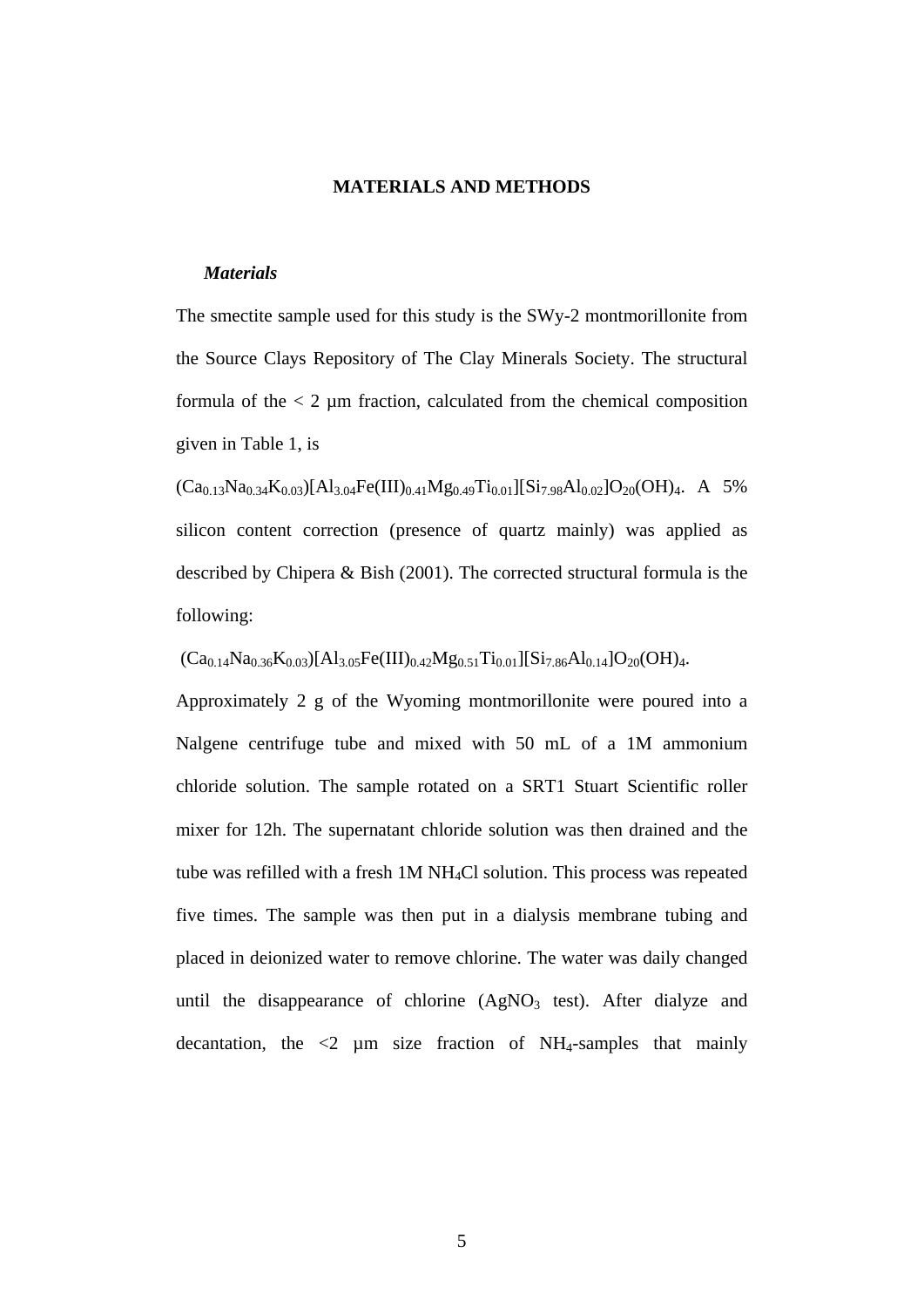corresponds to the clay fraction was extracted, dried and finely hand ground in an agate mortar.

The organic acid solutions were prepared from mixtures of reagent grade organic acids in deionized water (milli- $Q/18.2$  M $\Omega$ .cm<sup>-1</sup>). The concentrations of organic acids were 0.01, 0.1 and 1 M. These concentrations were chosen higher than those in waste landfill leachates, in order to promote the reactions.

A mass of 200 mg of finely dispersed  $\langle 2 \mu m \nabla H_4$ -sample was placed in centrifuge tubes and shaken at room temperature in 20 mL of distilled water, 0.01, 0.1 and 1M solutions of these organic acids, respectively. After seven days, each solution was recovered by centrifugation and the pH value was measured with a pH-microelectrode (Mettler Toledo, InLab 423). The suspension aliquots were filtered through a Millipore filter  $(0.2 \mu m)$  and stored at 4°C before ICP-AES and ionic chromatography analyses. Then the treated NH4-samples were recovered for analyses, rinsed softly for 1 hour with 20 mL of deionized water (milli- $Q/18.2$  M $\Omega$  cm<sup>-1</sup>) and dried at 40<sup>o</sup>C.

#### *Sample characterization*

#### *ICP-AES*

The chemical composition of the clay samples was checked by ICP-AES analysis using a Jobin-Yvon Ultima spectrometer. Approximately 100 mg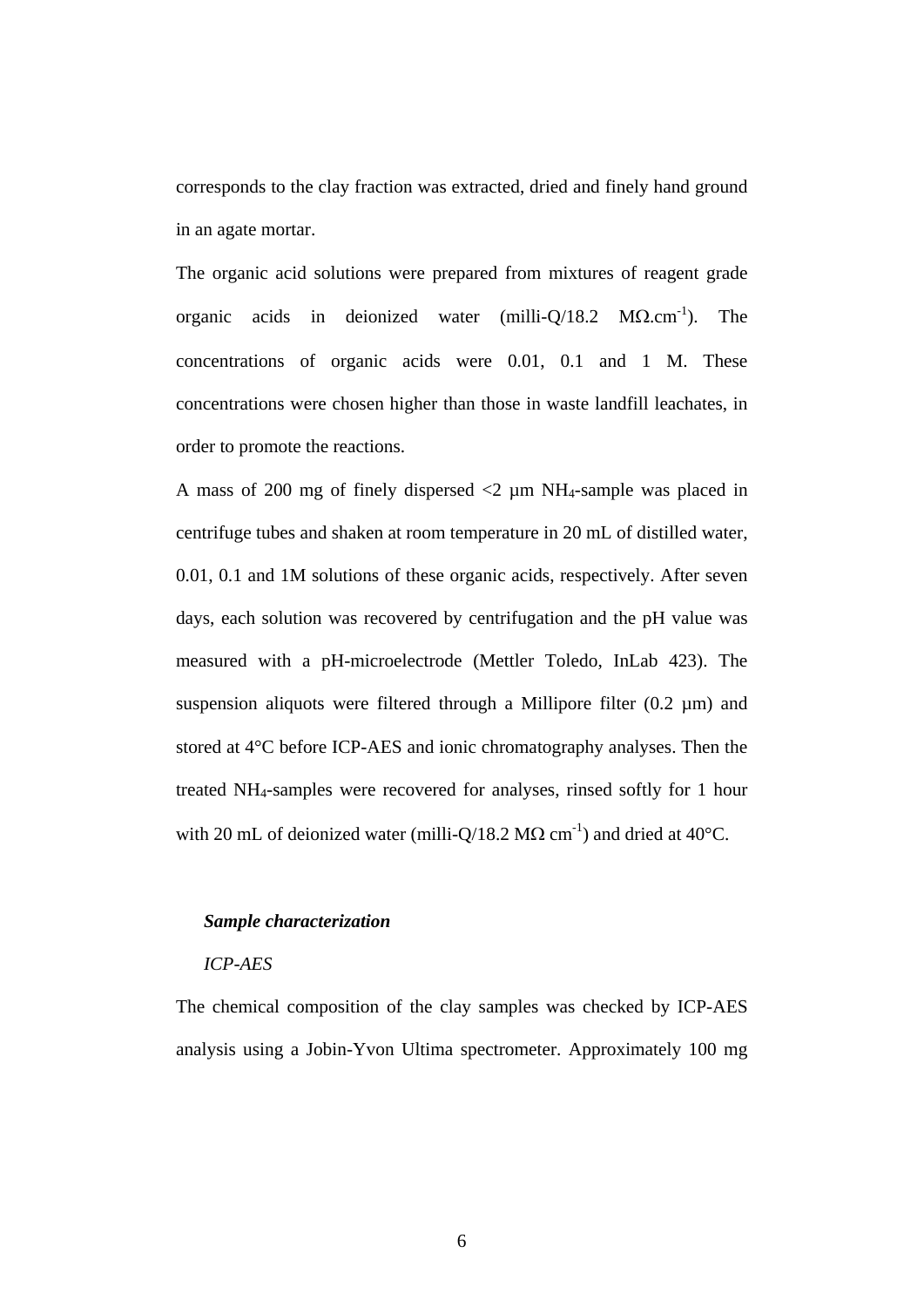precisely weighted of samples were dissolved by alkaline fusion  $(LiBO<sub>2</sub>)$ and the Si, Al, Fe, Ti, Mn, Mg, Li, Ca, Na, K concentrations were measured.

#### *Infrared spectroscopy*

Fourier Transform Infrared (FTIR) spectra were recorded using a NICOLET Magna-IR 760 Fourier transform spectrometer. To avoid  $K^+$ -clay cations exchange within sample during analysis (Pelletier *et al.*, 1999) and to eliminate the contribution of the water absorbed by the KBr pellets in the stretching O-H band, a NICOLET Nic-Plan microscope was used. The spectrometer and the microscope were purged with dry air to remove most of the atmospheric  $H_2O$  and  $CO_2$ . The powder sample was spread over the NaCl window of the microscope stage. The analysed sample area was a 100 µm diameter circle chosen under the microscope 15X Cassegrainian objective. The operating conditions were  $128$  scans and  $2 \text{ cm}^{-1}$  resolution with no ambient  $CO<sub>2</sub>$ -H<sub>2</sub>O corrections. The studied wavenumber range was  $650 \text{ cm}^{-1}$  – 4000 cm<sup>-1</sup> according to the spectrometer beamsplitter and the microscope detector (Nicolet MCT-A).

#### *Carbon and nitrogen analyses*

Total carbon and nitrogen contents were quantified by combustion at 1300°C using an elemental analyser CNS 2000 LECO. About 40 mg of sample were analysed. The combustion process converts any elemental carbon into  $CO<sub>2</sub>$  which is quantified with an infrared spectroscopy cell.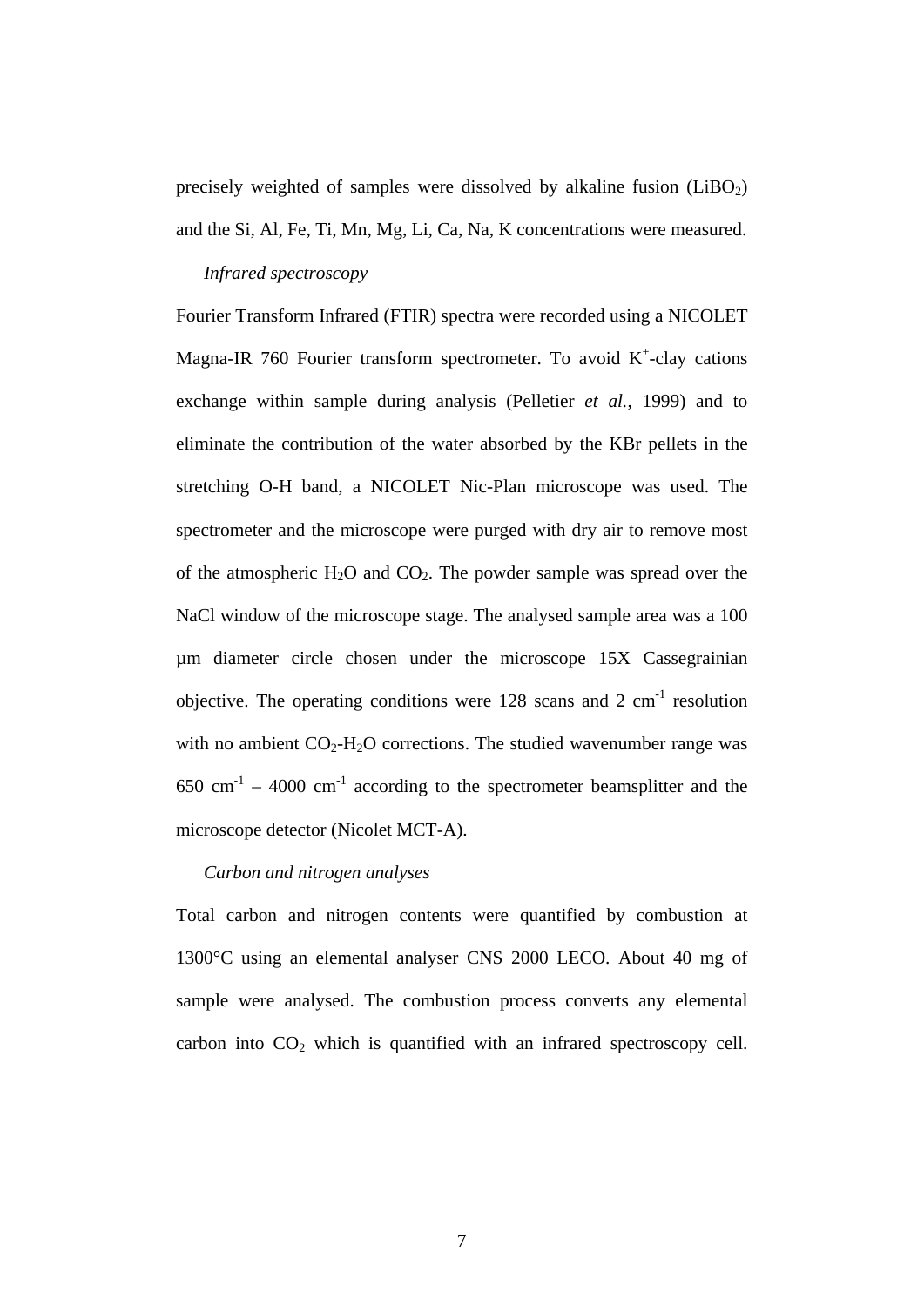Nitrogen sample is converted into oxidized forms then reduced into  $N_2$  and quantified by conductivity measurement.

A LECO analyser is not classically used in clay science to quantify carbon and nitrogen. However, it is a direct method for the quantification of the nitrogen content, and then the ammonium content of the studied minerals can be deduced. Moreover, this technique allows us to show the presence or the absence of adsorption of organic molecules on clay mineral by the carbon content measurement. To validate the method, a set of 16 measurements has been realized on the SWy-2 sample exchanged with the ammonium cations (Table 2). These results allow to evaluate  $\overline{N}$ , the mean value of the nitrogen content in ammonium smectites, and  $\Delta \overline{N}$ , the sensibility of this technique:  $\overline{N} = 8.8$  mg/g with  $\Delta \overline{N} = \pm 0.8$  mg/g.

On the other hand, the sensibility of this technique is not adapted to the determination of the small residual carbon content in purified clay minerals. Indeed, we obtain  $\overline{C} = 0.8$  mg / g with  $\Delta \overline{C} = \pm 0.5$  mg / g. The carbon content is however a reliable indicator of the organic molecules adsorption. For example, in the case of the glycolated NH4-SWy-2 smectite, the measurement of the carbon concentration is  $C = 64.6$  mg / g in comparison with 0,9 mg / g obtained without ethylene glycol molecules intercalation.

*Ionic chromatography*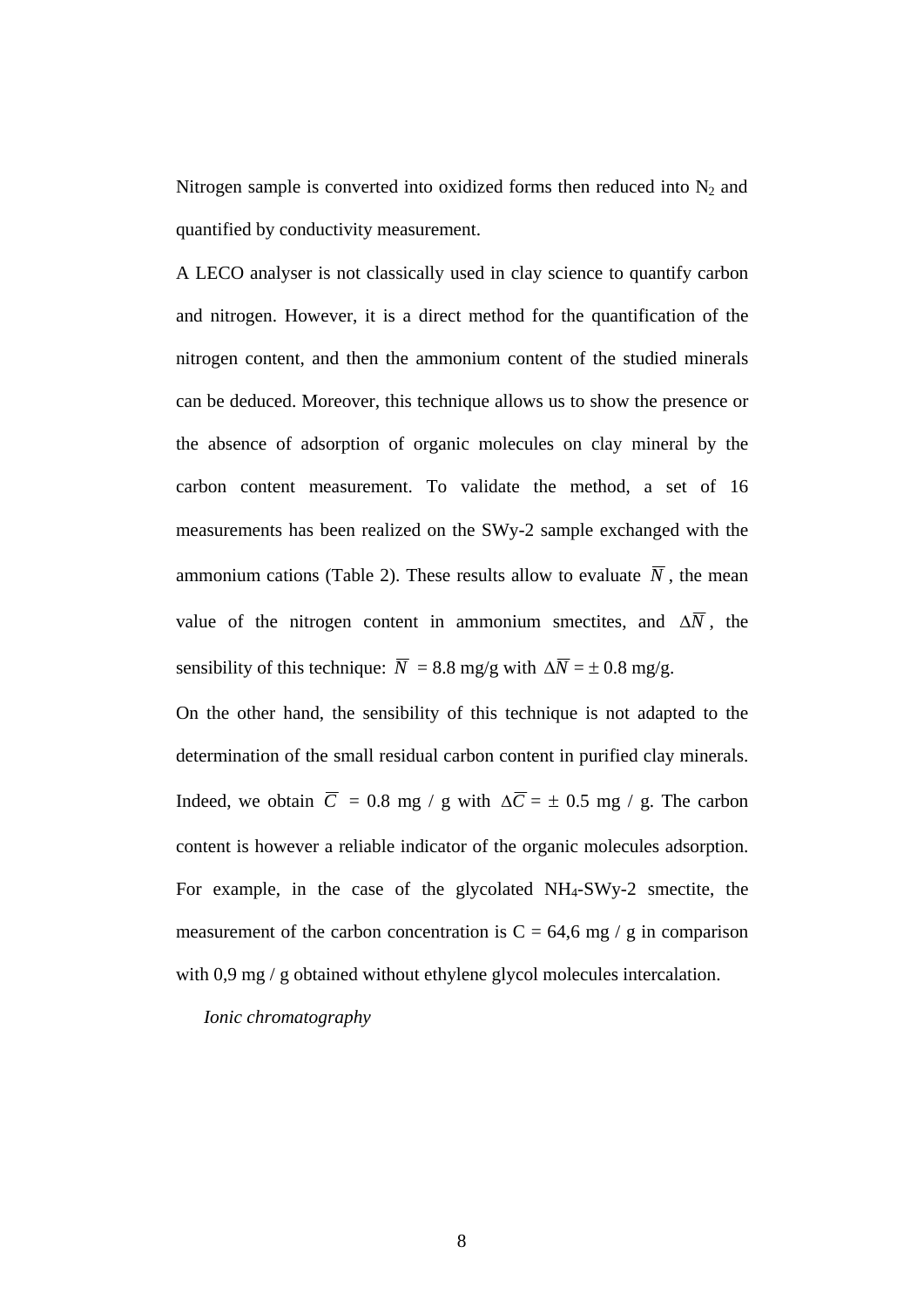Cations in the solution were quantified after interaction with the smectites by an ionic chromatography equipped with a cation column. Only the contents of ammonium are showed in Tab. 3.

# *X-Ray Diffraction*

X-Ray Diffraction (XRD) patterns were recorded using a Thermo Electron ARL'XTRA diffractometer equipped with a Si(Li) solid detector. The vertical θ:θ goniometer supports two Sollers slits. A VTI RH 200 Relative Humidity generator device coupled to an Anton Paar HTK 1200R chamber allows having variable environmental conditions. Experimental measurement parameters were 10s counting time per 0.05°2θ step. The divergence slit, the incident beam scatter slit, the diffracted beam scatter slit and the receiving slit are 1.0, 1.5, 0.45 and 0.30 mm wide, respectively. Between 30 and 60 mg of powder sample are necessary for XRD analysis. Data collection was performed at 30°C and 50% relative humidity (RH) after an equilibrium period of 1 hour before the measurement.

# *Cationic Exchange Capacity and measurements of the interlayer cations content*

The Cation Exchange Capacity (CEC) was measured using the triethylenetetramino copper-II complex method (Meier & Kahr, 1999; Ammann *et al.*, 2005) for which about 50 mg of the sample precisely weighted were suspended for 1 hour in 10 mL of 0.004 M triethylenetetramino copper-II complex  $[Cu(trien)Cl<sub>2</sub>]$  solution. After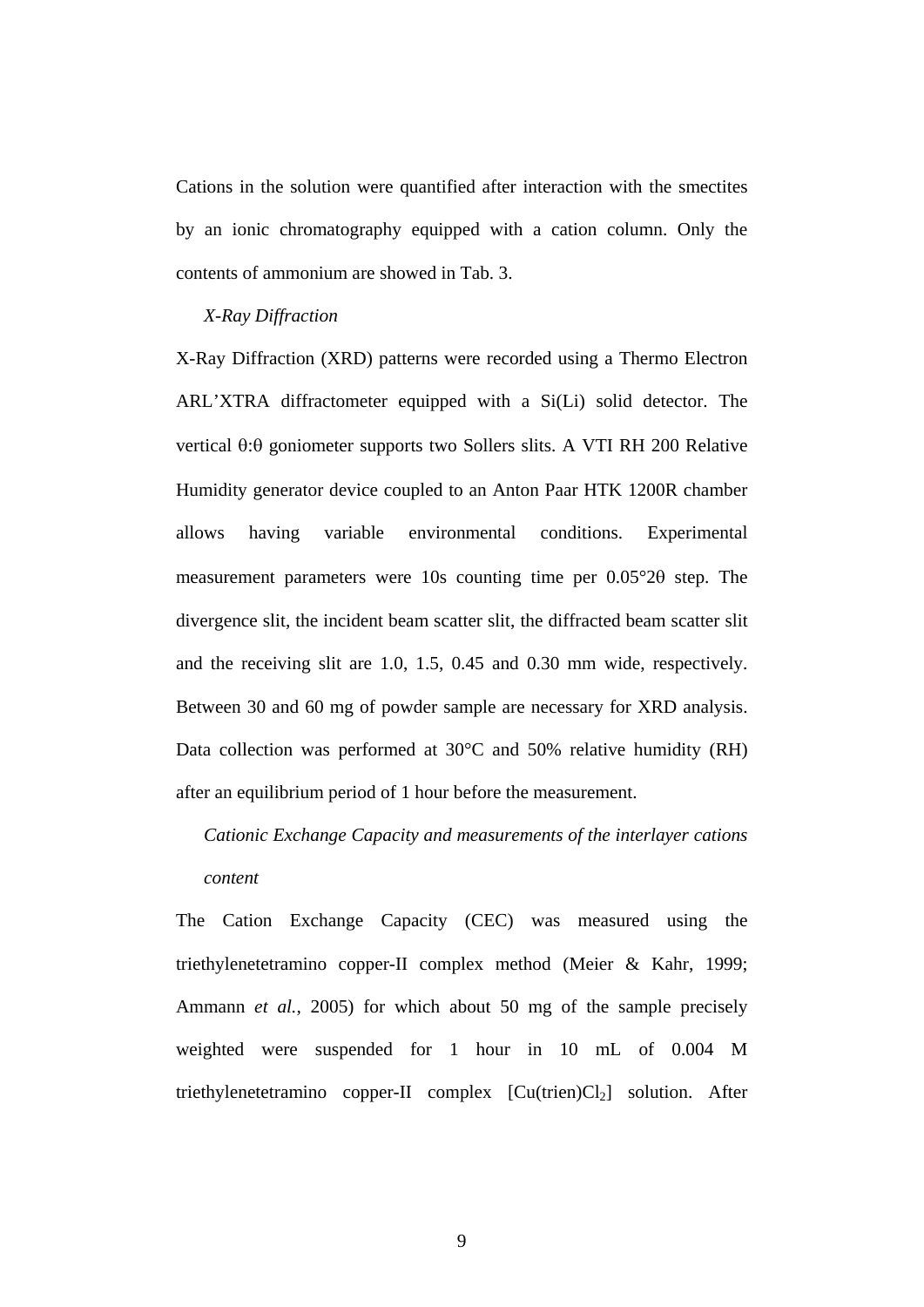centrifugation, the Cu concentration in solution was measured using a 905- GBC atomic absorption spectrophotometer from GBC Scientific Equipment to determine the CEC value.

Because of a partial dissolution of the clay in our acid solutions and an eventual cationic exchange, Si, Al, Fe, Mn, Mg, Ca, Na and K concentrations were also measured, after total Cu exchange, to quantify the part of each element as compensating cation .

#### **RESULTS**

#### *The NH4-sample*

The chemical composition of the  $NH_4$ -sample is showed in Table 1 and the nitrogen content of Table 2. We can notice the decrease of the Ca and Na concentrations in comparison with the initial SWy-2 montmorillonite. After exchange, the structural formula of the NH<sub>4</sub>-sample is:

 $(NH_4)_{0.49}Ca_{0.02}Na_{0.04}K_{0.03}[Al_{3.08}Fe(III)_{0.41}Mg_{0.47}Ti_{0.01}][Si_{7.97}Al_{0.03}]O_{20}(OH)_{4}$ 

The FTIR spectrum of NH4-sample is presented in Fig. 1w. The N-H main stretching band is observed at  $3270 \text{ cm}^{-1}$  and two very small bands exist around 3080 and 2830 cm<sup>-1</sup> as observed by Petit et *al.* (1998). The  $v_4$  NH<sub>4</sub><sup>+</sup>bending vibration is centred at 1431 cm-1 (Petit et *al.*, 1998, 1999; Pironon et *al.*, 2003). The relative intensity of the H-O-H bending band of water at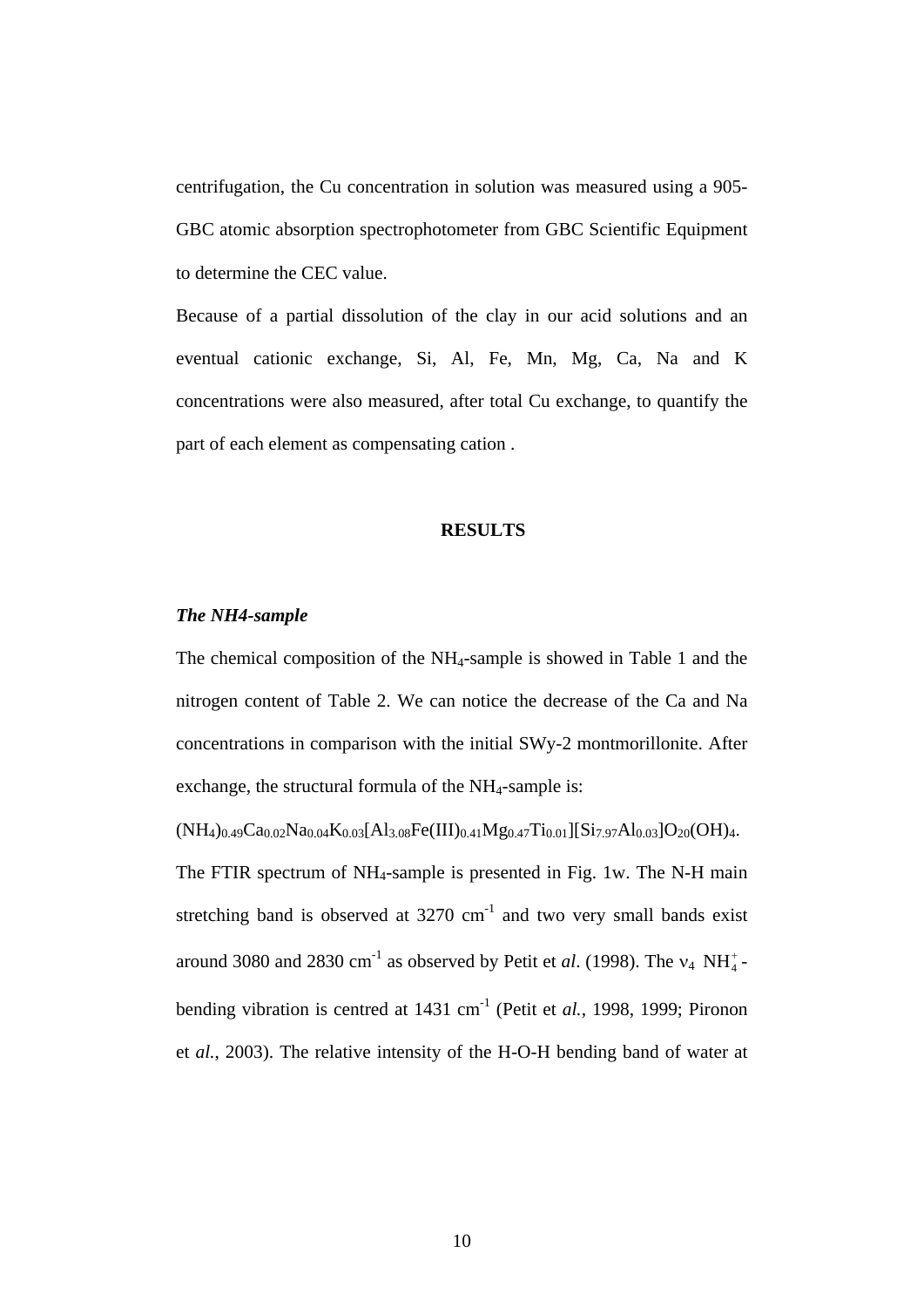1630 cm<sup>-1</sup>, assigned to the sample water content, is very low in this NH<sub>4</sub>sample.

The XRD diagram obtained at 30°C and 50% RH (Fig. 3) shows a classical pattern of smectite. The basal distance  $d_{001}$  is equal to 1.19 nm. A few amount of quartz was detected and no calcite phase was observed.

The relative low interlayer hydration property of the NH4-sample is characterized by the evolution of the basal distance with relative humidity (Fig. 4). It can be decomposed in two domains. For  $P/P_0 \le 0.15$ , the d<sub>001</sub> spacing sharply increases to reach a value around 1.19 nm. For  $P/P_0 > 0.15$ , the interlayer distance slightly increases to reach a final value of 1.24 nm at P/P<sub>0</sub>≈0.90. These results are in concordance with those of Pironon *et al.* (2003).

#### *Fixation ability*

#### *Acetic and formic acid treatments*

The chemical analyses of  $NH<sub>4</sub>$ -samples treated with acetic and formic acids (Table 1) do not reveal any dramatic changes after interaction in comparison with the NH<sub>4</sub>-sample. Fig. 1 w, a, b shows the FTIR spectra for the NH<sub>4</sub>-SWy-2 interacted with water, 1M acetic and 1M formic acids, respectively. No characteristic bands characteristic of acid molecules or of bonds between the clay and the acid molecules were detected. The  $1431 \text{ cm}^{-1}$  H-N-H bending band relative intensity weakly decreases after the treatments. This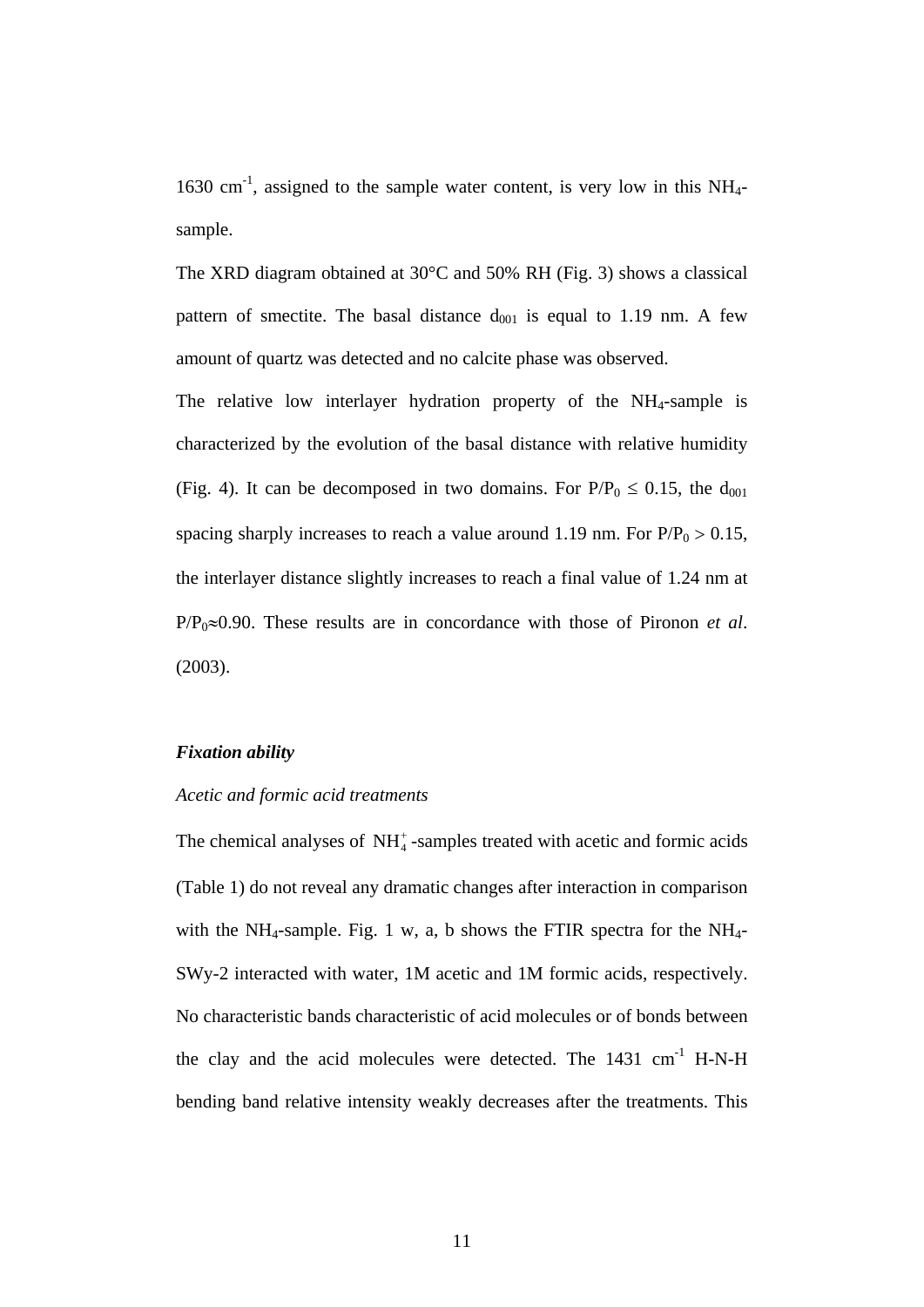can be assigned to a decrease of the clay  $NH<sub>4</sub><sup>+</sup>$  content. In the same way the relative intensity of the  $1630 \text{ cm}^{-1}$  H-O-H bending band of water increases. The carbon and nitrogen concentrations after treatments and the pH of the solutions have been measured and presented in Table 3. The small and almost constant value of carbon content indicates the absence of molecular fixation on clay. The nitrogen concentrations decrease with the increase of acid concentration and confirm the FTIR results. The ionic chromatography analyses of the solution show that the ammonium concentration released from clay increases with the increase of acid concentration (Table 3). The pH of the solutions was relatively low (between 1.8 and 3.9) and logically decreased with the increase of acid concentration (Table 3). Then, we can assume that a cationic exchange of the initially  $NH<sub>4</sub><sup>+</sup>$  to  $H<sub>3</sub>O<sup>+</sup>$  cations seems to be the main effect of the interaction between NH4-sample and acetic and formic acids.

#### *Chloroacetic acid treatment*

The nitrogen analyses of the reacted solid samples show an ammonium cation content decreasing trend with the acid concentration (Table 3). In the same way, the pH value of the solution decreases with the acid concentration. So, a cationic exchange of the initially  $NH<sub>4</sub><sup>+</sup>$  to  $H<sub>3</sub>O<sup>+</sup>$  cations is highlighted, as in the case of acetic and formic acids. However, the FTIR spectrum shows a molecular fixation (Figs 1c and 2a). The  $NH_4$ -sample treated with chloroacetic acid exhibits a very weak band at 2960 cm-1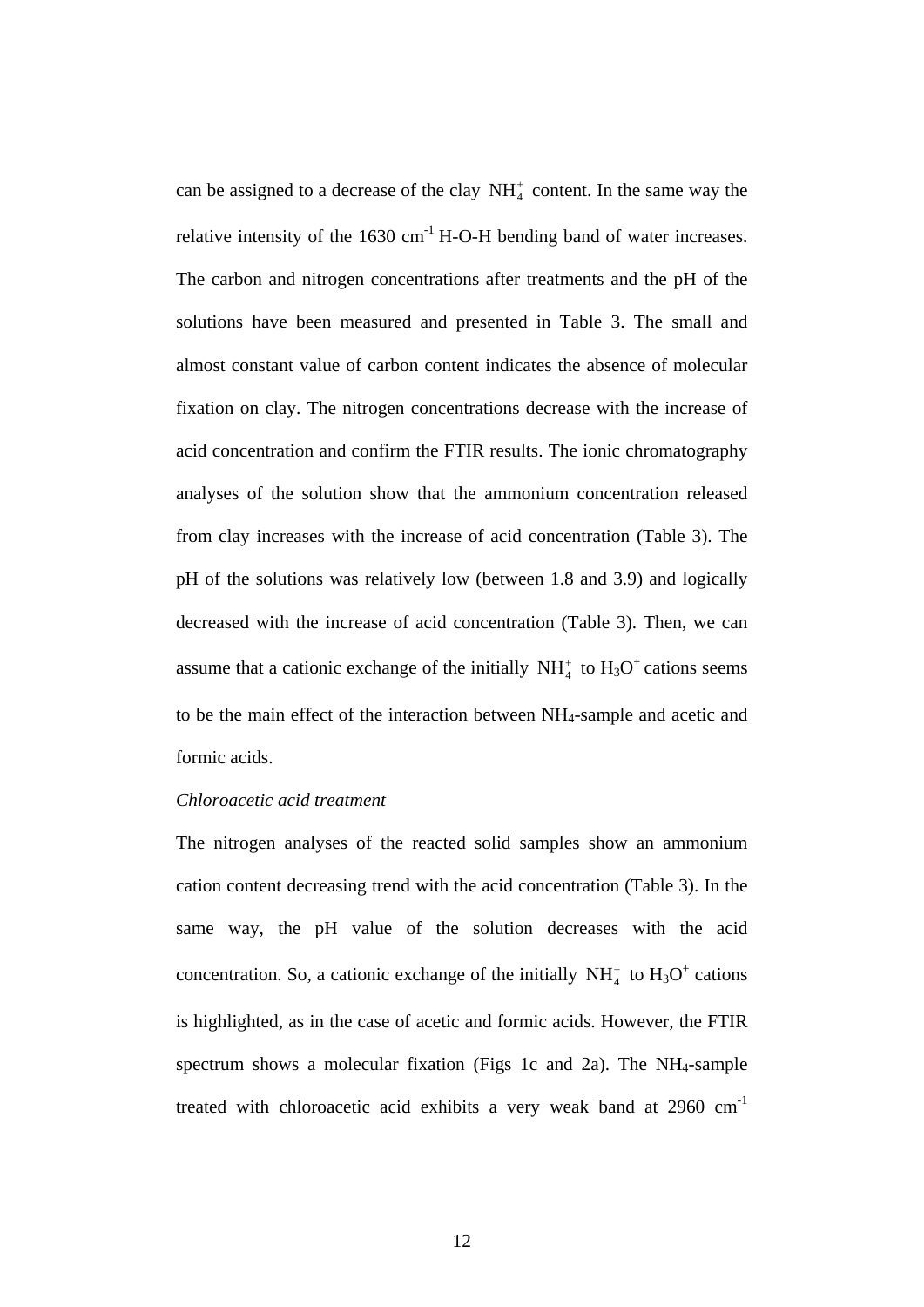assigned to  $v_{\text{CH}}$ , a broad band at 1722 cm<sup>-1</sup> due to a C=O stretching and a wide broad band near 1625 cm<sup>-1</sup>. Another broad band is observed at 1428  $cm<sup>-1</sup>$  with an important shoulder at 1460 cm<sup>-1</sup>. We can note that in this 1410  $cm^{-1}$  - 1470  $cm^{-1}$  frequencies range several bands can overlap, corresponding to  $NH_4^+$  bending,  $CH_2$  scissoring, a combination band between C-O stretching and H-O-C in plane angle bending and  $v_{sym}CO$  of carboxylate ion (CO<sub>2</sub>)<sup>-</sup> (Lin-Vien et al., 1991). For example, (Max & Chapados, 2004) give a mean value of 1397 cm<sup>-1</sup> with a 35 cm<sup>-1</sup> standard deviation for the CH<sub>2</sub> scissoring,  $\delta_{\rm sc}(\text{CH}_2)$  and 1406 cm<sup>-1</sup> with a 12 cm<sup>-1</sup> standard deviation for the  $(CO_2)$  symmetric stretching  $v_{sym} (CO_2)$  of nine carboxylic acids and their sodium salts in aqueous solutions. Because of this overlap, the decrease of the  $NH<sub>4</sub><sup>+</sup>$  content in clay can not be confirmed by FTIR analyses. A medium band at  $1260 \text{ cm}^{-1}$  is also observed and can be attributed to a H-C-H wag vibration of a –CH2X terminal group (Lin-Vien *et al.*, 1991). The acid sorption is confirmed by carbon concentration measurements (Table 3). At 0.01M acid concentration, the carbon concentration remains identical to that of water treated sample. The increase of the clay carbon content is significant for 0.1M and 1M concentrations, with 9.3 mg/g and 14.7 mg/g, respectively.

#### *Oxalic acid treatment*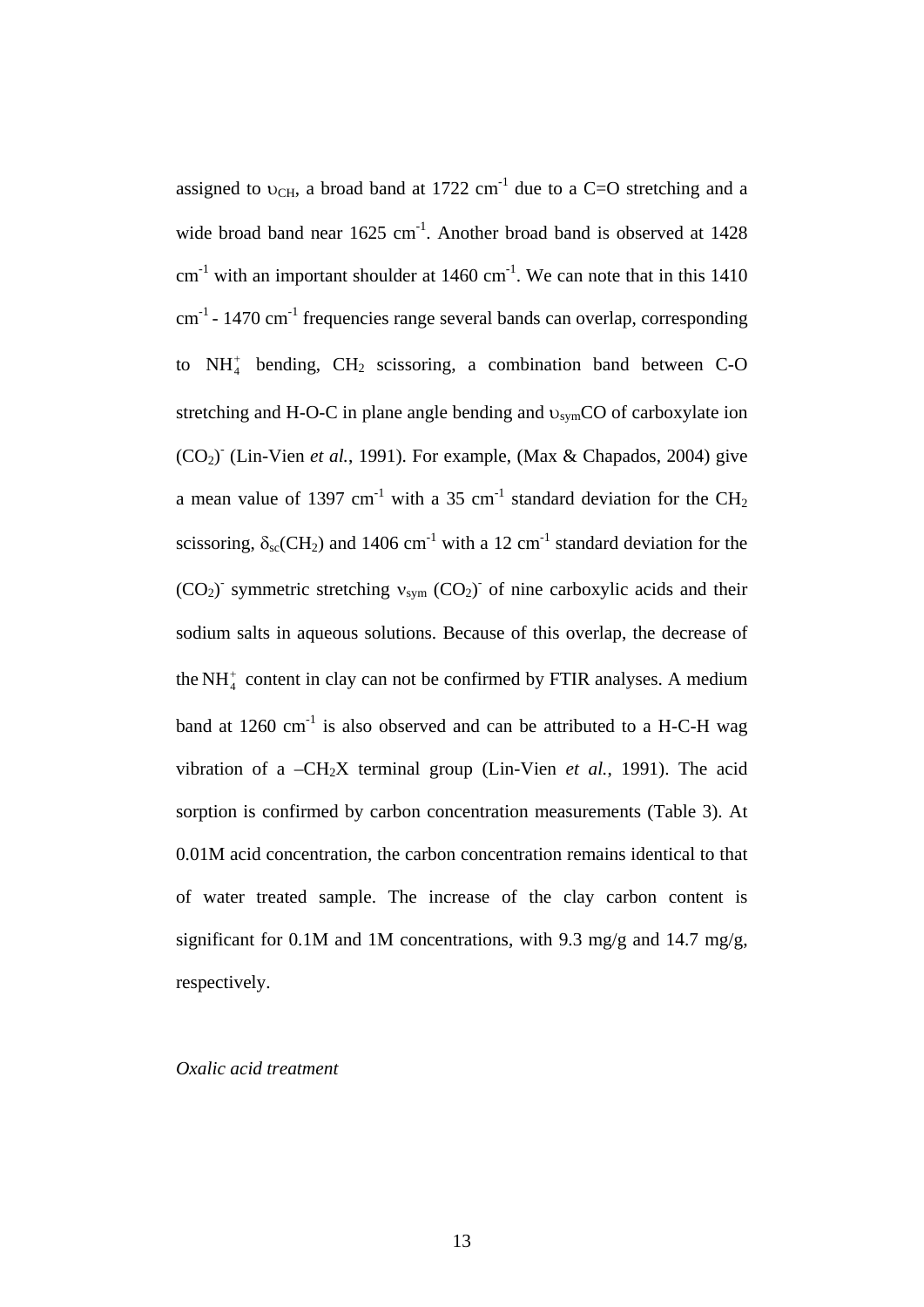As previously seen with chloroacetic interaction, a strong decrease of the nitrogen concentration in treated sample and a decrease of the pH of the solution (Table 3) are due to a cationic exchange of the initial  $NH<sub>4</sub>$ . Moreover, the increase of the carbon content, especially for 0.1M and 1M, with the acid concentration (Table 3) indicates a fixation of oxalic acid onto the clay. The FTIR spectrum of the NH4-SWy-2 sample interacted with 1M oxalic acid (Figs 1d) show a very broad band around  $1700 \text{ cm}^{-1}$ . This band is composed of three contributions at 1718 cm<sup>-1</sup>, 1702 cm<sup>-1</sup> and 1689 cm<sup>-1</sup>; of two weak shoulders at  $1748 \text{ cm}^{-1}$  and  $1660 \text{ cm}^{-1}$  and of a very weak one at  $1626 \text{ cm}^{-1}$  (Fig. 2b). Moreover, the spectrum presents two new bands in comparison with the initial NH<sub>4</sub>-SWy<sub>2</sub> sample: one in the  $1500 \text{ cm}^{-1}$  - 1350  $\text{cm}^{-1}$  range with components at 1463  $\text{cm}^{-1}$ , 1429  $\text{cm}^{-1}$  and 1415  $\text{cm}^{-1}$ . These additional bands prove that new molecular bonds exist after the treatment. Because of overlaps in this region (Fig. 2b) and the high exchange rate after 1M oxalic acid treatment (Table 3), the  $1431 \text{ cm}^{-1}$  H-N-H bending band is not visible in the FTIR spectrum. Another band between 1350 cm<sup>-1</sup> and 1250  $\text{cm}^{-1}$  with two contributions at 1293  $\text{cm}^{-1}$  and 1280  $\text{cm}^{-1}$  also confirms the oxalic acid fixation (Bellamy & Pace, 1963).

### *Basal spacing variation*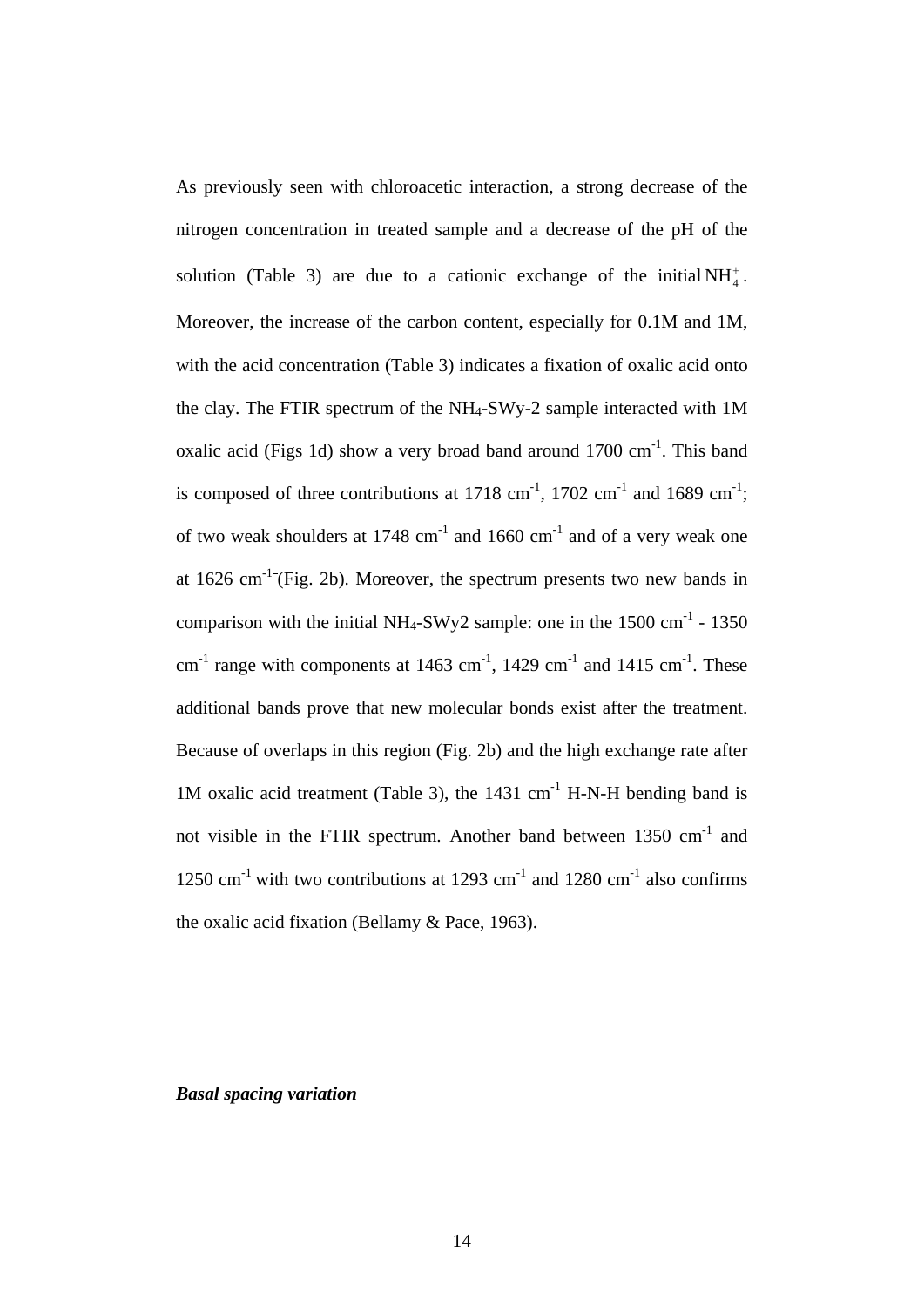$X-Ray$  Diffraction patterns are shown in Fig. 3. The  $NH<sub>4</sub>-SWy-2$  interacted for seven days with water is used as a reference. The basal distance of ammonium smectites interacted with acetic acid (pKa=4.76) shifts from 1.19 to 1.24 nm with acid concentration increase (Fig. 3a). The expansion of the basal distance is due to the partial interlayer cationic exchange. Concerning formic acid ( $pKa = 3.74$ ), the shift of the 001 reflexion is more important, from 1.19 to 1.33 nm (Fig. 3b). In spite of acid fixation, X-ray diffraction patterns of the NH4-SWy-2 interacted with chloroacetic acid  $(pKa = 2.87)$  show the same evolution (Fig. 3c), with a shift from 1.19 to 1.49 nm. X-ray diffraction patterns of the NH4-SWy-2 interacted with oxalic acid (pKa<sub>1</sub> = 1.27, pKa<sub>2</sub> = 4.27) show a different behaviour (Fig. 3d). As concentration increases, the 001 reflexion becomes sharper, and the shift towards lower angle is smaller (from 1.19 to 1.26 nm) than with other acids.

## *Evolution of the exchange rate versus pH*

The exchange rate is obtained from the nitrogen concentration in solid phase after interaction with acids in different concentrations divided by the content of nitrogen in the starting NH4-SWy-2 sample. Whatever the studied acid, the cationic exchange rate in clay increases as the pH value of the solution decreases (Fig. 5). The comparison with chlorhydric acid shows that the exchange with organic acids is directly linked to the pH of the solution and that the fixation has no influence on the exchange rate. For the same acid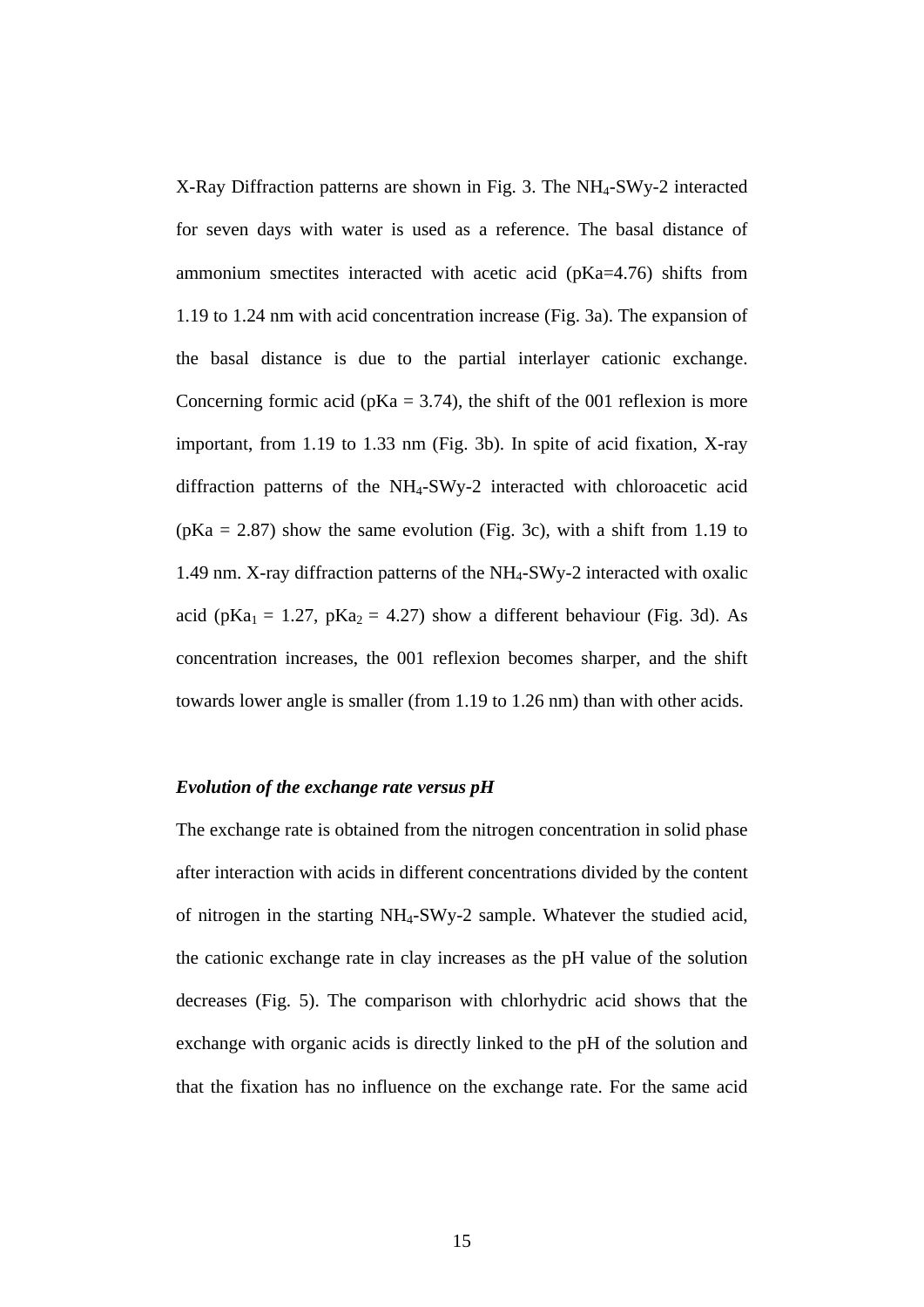concentration, the cationic exchange rate is different because of the acidity of the solution. For example, with the 1M concentration, the exchange rate reaches 43% in the case of acetic acid (pH=2.5), 70% for formic acid  $(pH=1.8)$ , 85% for chloroacetic acid  $(pH=1.4)$  and 91% for oxalic acid  $(pH=1.1)$ .

#### **DISCUSSION**

#### *Nature of the compensating cation after acid treatment*

Under acidic medium, the destruction of octahedral and tetrahedral sheets can occur (Huang & Keller, 1971; Metz *et al.*, 2005). Clay dissolution induces cations in solution which can move to the interlayer space and participate to an exchange process. The Al/Si ratio in NH4-SWy-2 solid phase is initially equal to 0.37 (Table 1). Concerning formic, acetic and chloroacetic acids interactions, the Al/Si ratio is quite constant after interaction with 1M acid solution. In the case of oxalic acid interaction, the Al/Si ratio decreases to 0.32 for 1M concentration, which indicates an octahedral sheet destruction. In an acid medium, the presence of hydrated protons in the interfoliar space is doubtless (Balek *et al.*, 2002; Ferrage *et al.*, 2005). During the treatment, the interlayer  $NH<sub>4</sub><sup>+</sup>$  cation was firstly exchanged by  $H_3O^+$ . Secondly, due to the partial clay dissolution, other cations (Al and Mg in our study) can occupy interlayer sites. Finally,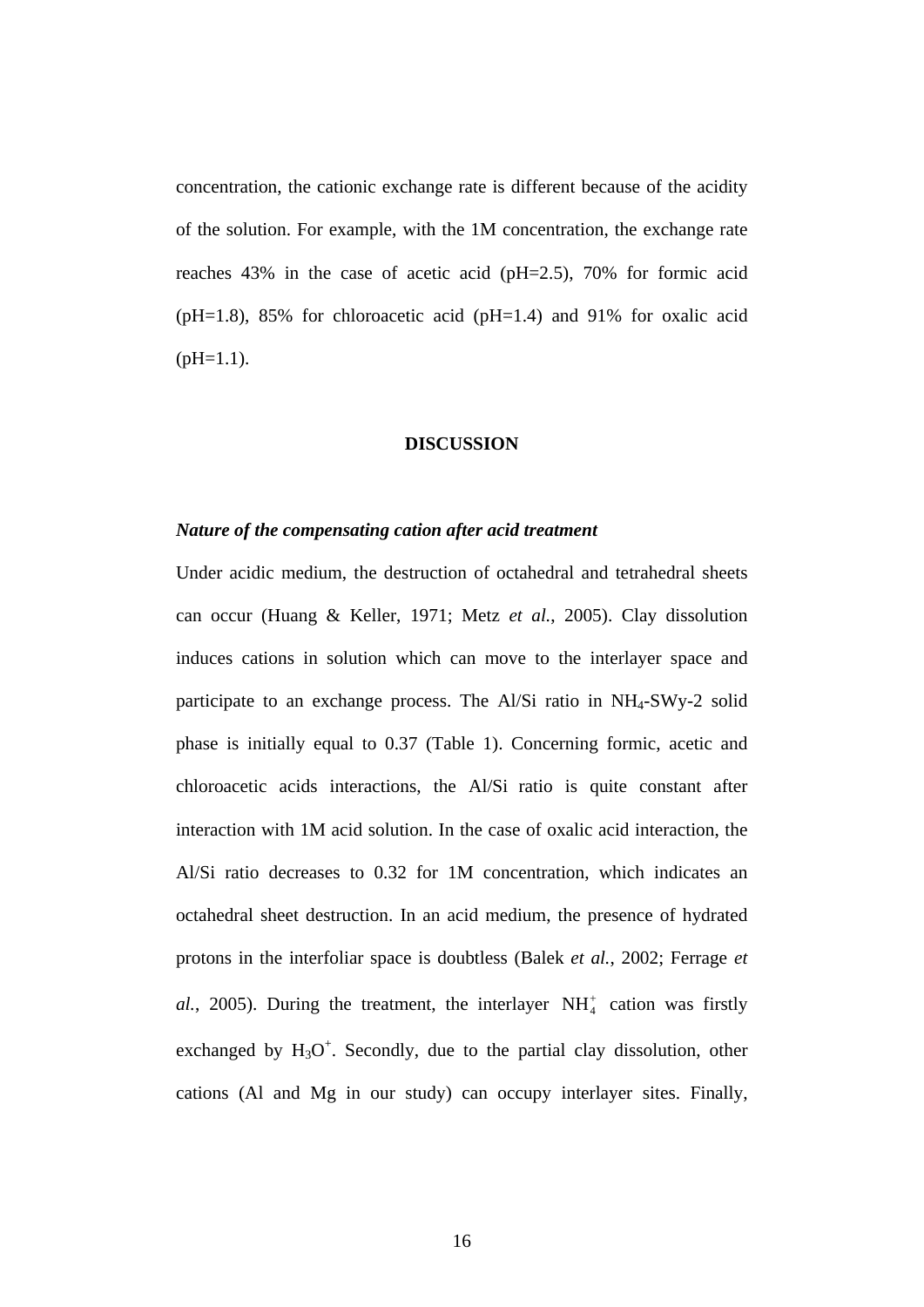because of the acid attack of layers by protons, these H-montmorillonites are unstable materials and are partially converted to (H, Al, Mg) montmorillonite (Glaeser *et al.*, 1960; Coleman & Craig, 1961; Eeckman & Laudelout, 1961; Davis *et al.*, 1962; Miller, 1965; Janek & Komadel, 1993; Komadel, 2003). To determine precisely the nature of compensating cations after acid treatment, the concentrations of Si, Al, Fe, Mn, Mg, Ca, Na and K were measured in the solution after total exchange with triethylenetetramino copper complex. The quantity of ammonium as compensating cation was deduced from nitrogen analyses (LECO).

Fig. 6 shows the fraction of each cation in the exchange sites for different pH values. Whatever the pH value, potassium, sodium and silicium contents were very low, below 1 meq/100g and were not shown. The magnesium, calcium and iron contents were very weak and did not exceed 10 meq/100g. Below pH 2, no calcium was detected but a small quantity of iron cations was measured.

In the  $7 - 2.4$  pH range, the quantity of ammonium cation slightly decreases due to a gradual cationic exchange between ammonium and hydronium. In more acidic medium (pH<3) aluminium cations were present in interlayer sites. The Al quantity strongly increases as the pH decreases and this is accompanied by an important drop of the ammonium quantity.

To summarize, different types of montmorillonites were obtained during the increasing of the acidity which depends on the exchange rate and the nature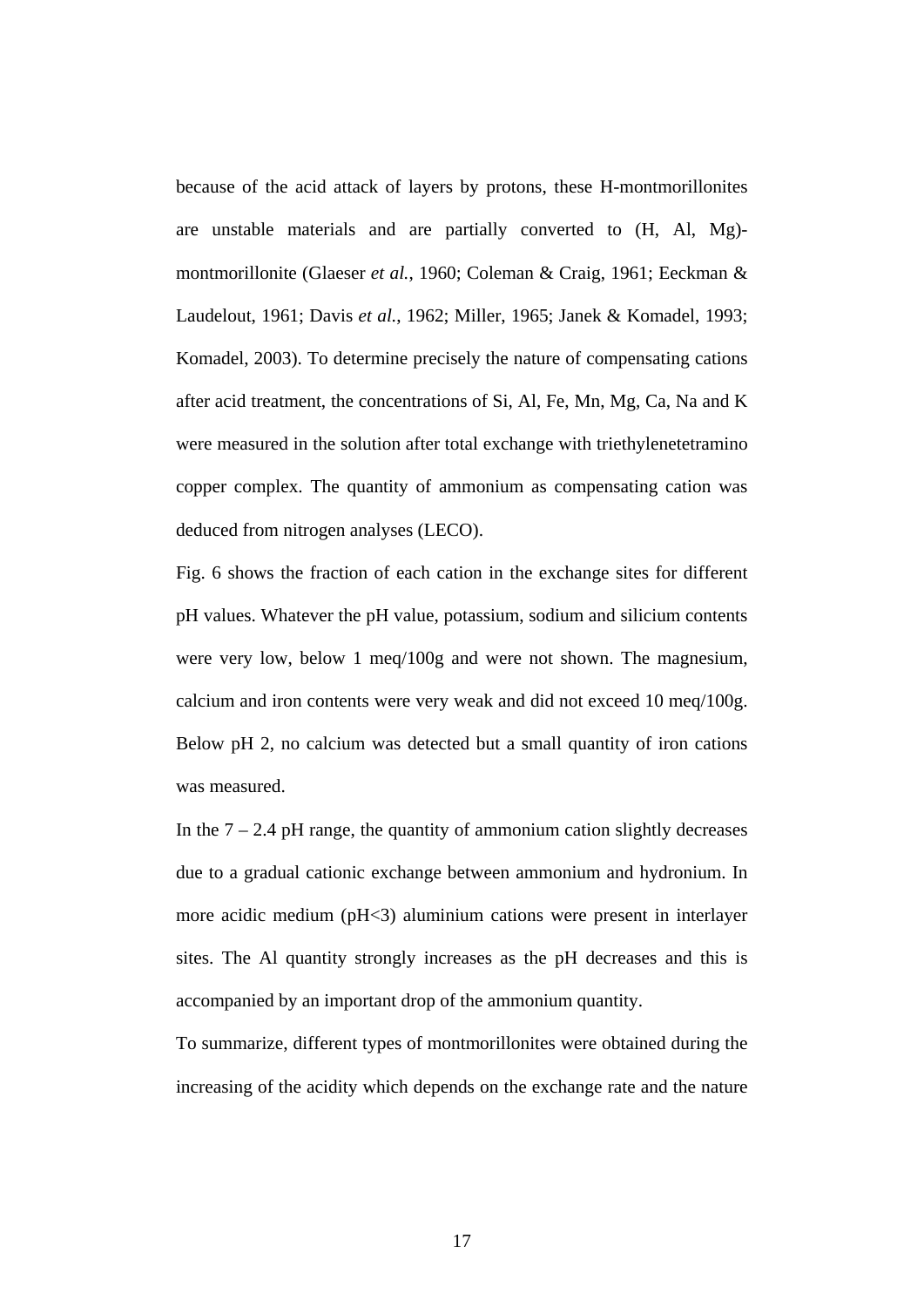of the compensating cation: in the original state  $(NH_4$ -montmorillonite at pH 6.4) and down to pH 2.4, the montmorillonite is still mainly composed of ammonium and hydronium as compensating cations. Between pH 2.4 and pH 1.5, three principally compensating cations coexist:  $NH<sub>4</sub><sup>+</sup>$ ,  $H<sub>3</sub>O<sup>+</sup>$  and  $Al^{3+}$ . Below pH 1.5, the montmorillonite becomes an aluminous montmorillonite with aluminium as major compensating cations. Coleman & Craig (1961) and Eeckman & Laudelout (1961) also highlight that the autotransformation of H-montmorillonite is favoured by a temperature increase above 30°C. The drying at 40°C of our samples may have increased their instability.

#### *Acetic and formic acids interactions*

Fig. 7 presents the value of the  $d_{001}$  basal spacing versus the cationic exchange rate. This graph can be divided in different domains. In case of interaction with acetic acid the  $d_{001}$  spacing is quite constant up to 40% exchange rate, around 1.19 nm (initial value of the basal distance of an ammonium smectites) then increases to 1.25 nm. Concerning formic acid interaction, the  $d_{001}$  value slightly increases from 1.20 nm at 41% exchange rate to 1.33 nm at 71% exchange rate. This evolution of the  $d_{001}$  value is correlated with the content and nature of cations in the interlayer space. Fig. 8 shows the evolution of  $Al_3^+$  and  $NH_4^+$  compensating cation versus the exchange rate. Below 40% of the exchange rate, the increase of the  $d_{001}$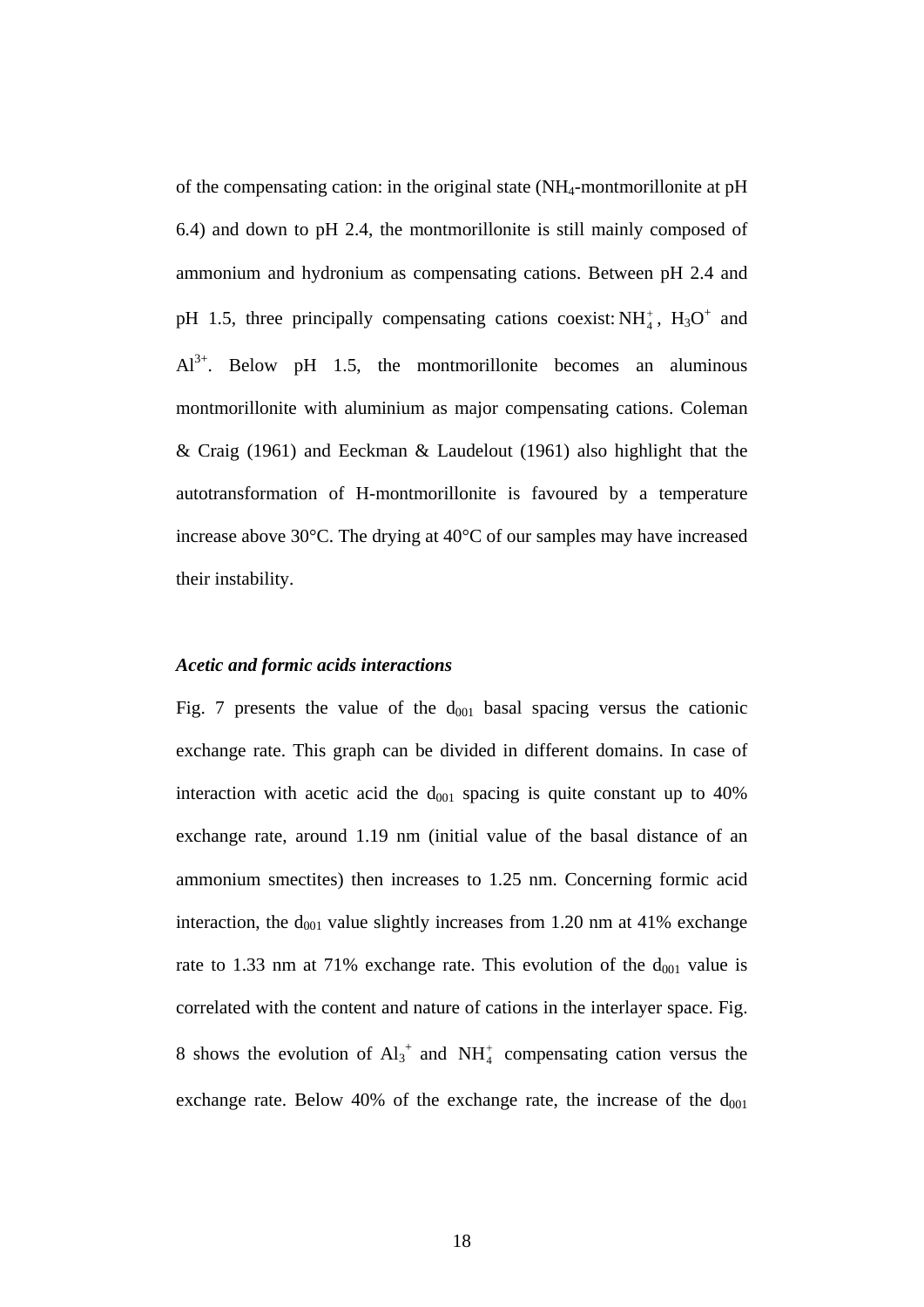spacing is due to the partial  $NH_4$ -SWy-2 exchange to  $H_3O$ -SWy-2. Above 40%, aluminium cations appear as compensating cations and there is coexistence of mainly ammonium, hydronium and aluminium in the interlayer space.

In addition to the basal distance increase, the full width at half maximum of the (001) reflexion also slightly increases (Fig. 3a, b), confirming the evolution to a less organised interstratified sample with mainly  $NH<sub>4</sub><sup>+</sup>$ ,  $H<sub>3</sub>O<sup>+</sup>$ or  $Al^{3+}$  in the interlayer site.

In the experimental conditions of this study (concentration  $\leq 1$ M), the main consequence of the interaction between acetic and formic acids with the NH4-SWy-2 sample is a cationic exchange.

#### *Chloroacetic acid interactions*

The behaviour of the  $d_{001}$  basal spacing after interaction with chloroacetic acid is similar to this obtained with acetic or formic acid. At around 43 % of exchange rate (0.01M concentration,  $pH=2.7$ ), the d<sub>001</sub> spacing is equal to 1.21 nm and continually increases to reach 1.39 nm at 85% of exchange rate (Fig. 7). This result can be correlated with the progressive exchange of interfoliar cations ( $NH_4^+$  and  $H_3O^+$ ) to  $Al^{3+}$  produced by the sample dissolution in strong acid conditions (Fig. 6). We can notice that the standard  $d_{001}$  spacing obtained with a totally exchanged Al-montmorillonite is 1.50 nm**.** The broad 001 reflexion at 1.39 nm observed after 1M acid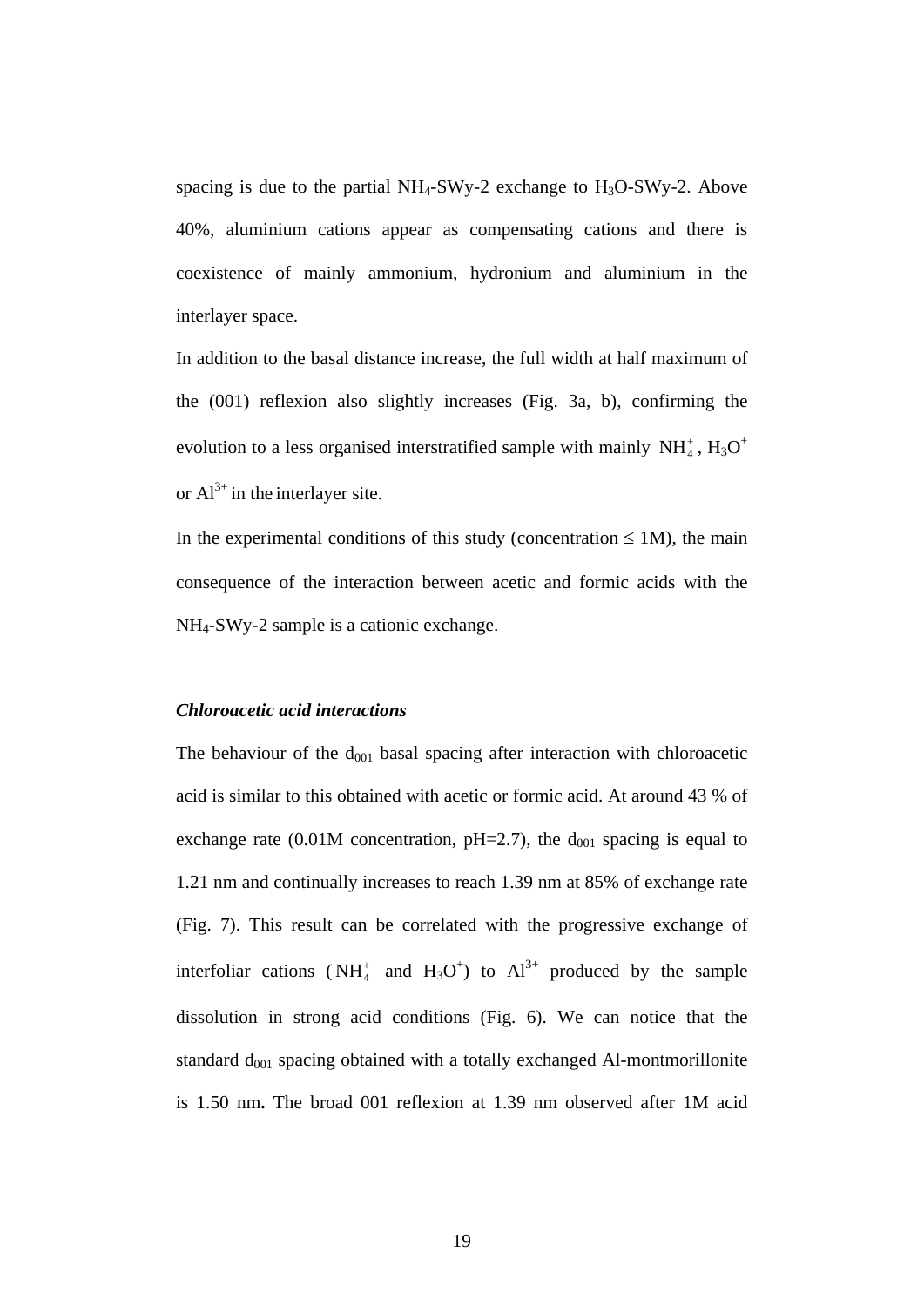treatment (Fig. 3c) corresponds to an interstratified sample in which dominant layers are constituted with aluminium in interlayer sites (Figs 7 and 8).

The FTIR spectra allow us to propose an adsorption model based on the study of Yariv & Shoval (1982). These authors worked on the association between fatty acids and montmorillonite and they identified two distinct cases of interaction. In the first situation the molecule is in neutral form, RCOOH, characterized by an absorption band between 1660 and 1725 cm<sup>-1</sup>. In the other case, the molecule is in anionic form, RCOO, characterized by two absorption bands between  $1420$  and  $1610 \text{ cm}^{-1}$ . These two cases are identified in our FTIR spectrum (Fig. 1c, 2a). The band observed at 1722  $cm<sup>-1</sup>$  is characteristic of the COOH group. The linkage is realized with an hydrogen bond between an oxygen of the carbonic group and a water hydrogen or between hydrogen of carboxylate group and an oxygen from water or silicate layer (Yariv & Shoval, 1982; Yariv, 1996). The characteristic bands of the RCOO anion are present at  $1600 \text{ cm}^{-1}$  and  $1453$  $cm<sup>-1</sup>$  (Fig. 2a). This absorption can be attributed to a linkage of a COO group with hydroxyl group of octahedral sheets on broken-bonds surface or with an exchangeable cation of clay surface, with the possibility of a water bridge formation (Yariv & Shoval, 1982).

# *Oxalic acid interactions*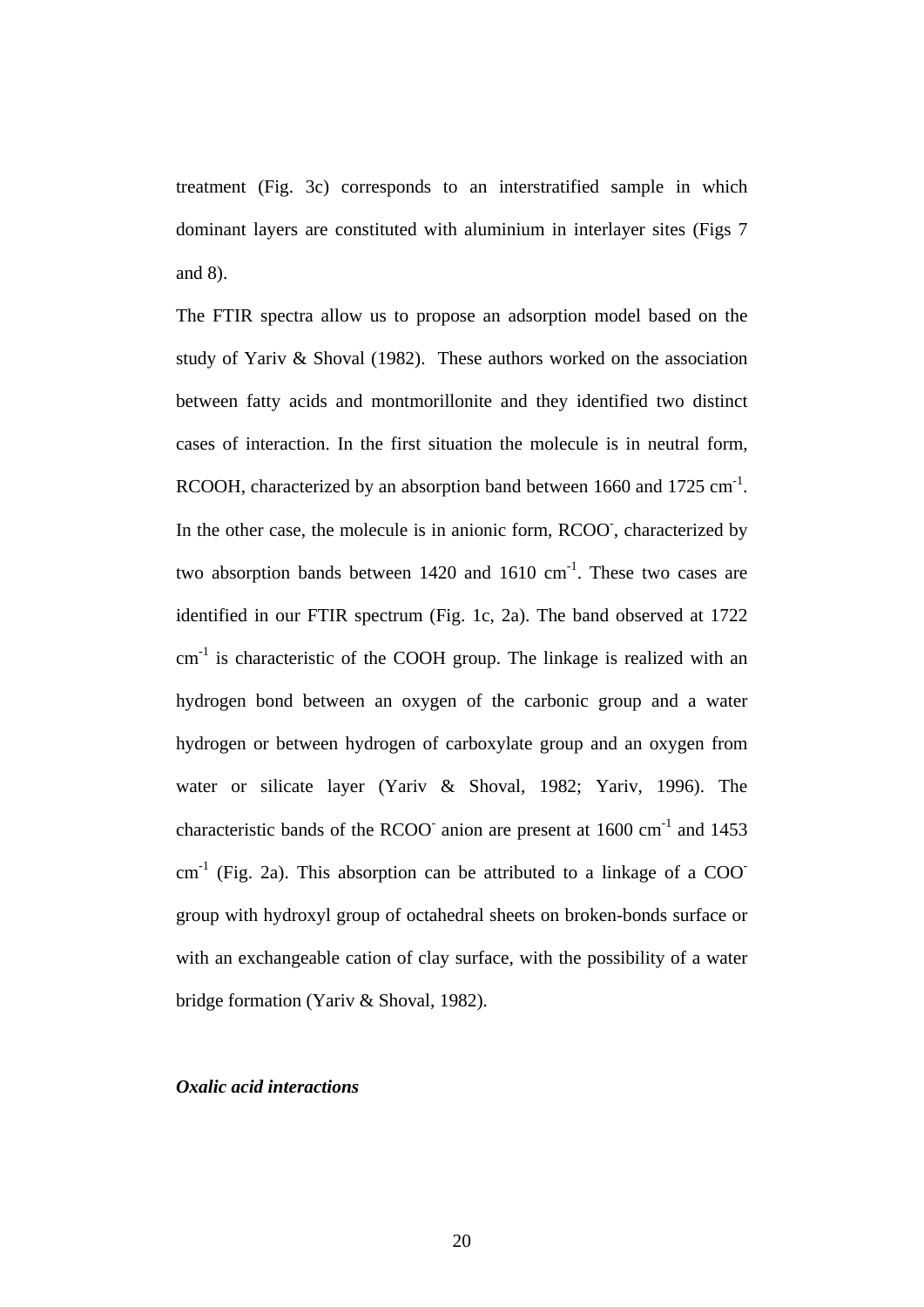Fig. 7 shows that below 50% exchange rate, the  $d_{001}$  value slightly increases as previously described, but above 50%, contrary to other acids, the  $d_{001}$ does not strongly increase but reaches 1.25 nm at 79% and remains constant after this value. At the same time, with the increase of the concentration, the 001 reflexion becomes sharper (Fig. 3d). This behaviour implies that adsorption exists in the interlayer space. Moreover, Table 3 shows that this fixation strongly increases with acid concentration.

The pH value after interaction (1.1, Table 3) is very near to the  $pK_{a1}$  of the oxalic acid. For this pH value, the oxalic acid can act as one or two acid function. These situations have been studied by Yariv & Shoval (1982) for the two species RCOOH and RCOO. In our case, R corresponds to one COOH group. In the neutral form, the COOH group links to the layer and to the interlayer water through hydrogen bonds or through direct linkage to the exchangeable cation. For the deprotonated form, a bonding between carboxylate group and interlayer water or cation is mainly assumed (Yariv & Shoval, 1982). As in chloroacetic acid case, a linkage of a COO- group with hydroxyl group of octahedral sheets on broken-bonds surface can also occur.

Specht & Frimmel (2001) studied the interaction between oxalic acid and kaolinite in suspension at pH 1.2. In the same way, Yoon *et al*. (2004) worked on oxalate adsorption at boehmite/water and corundum/water interfaces. Our FTIR spectrum (Fig. 1d, 2b) can be compared to their results

21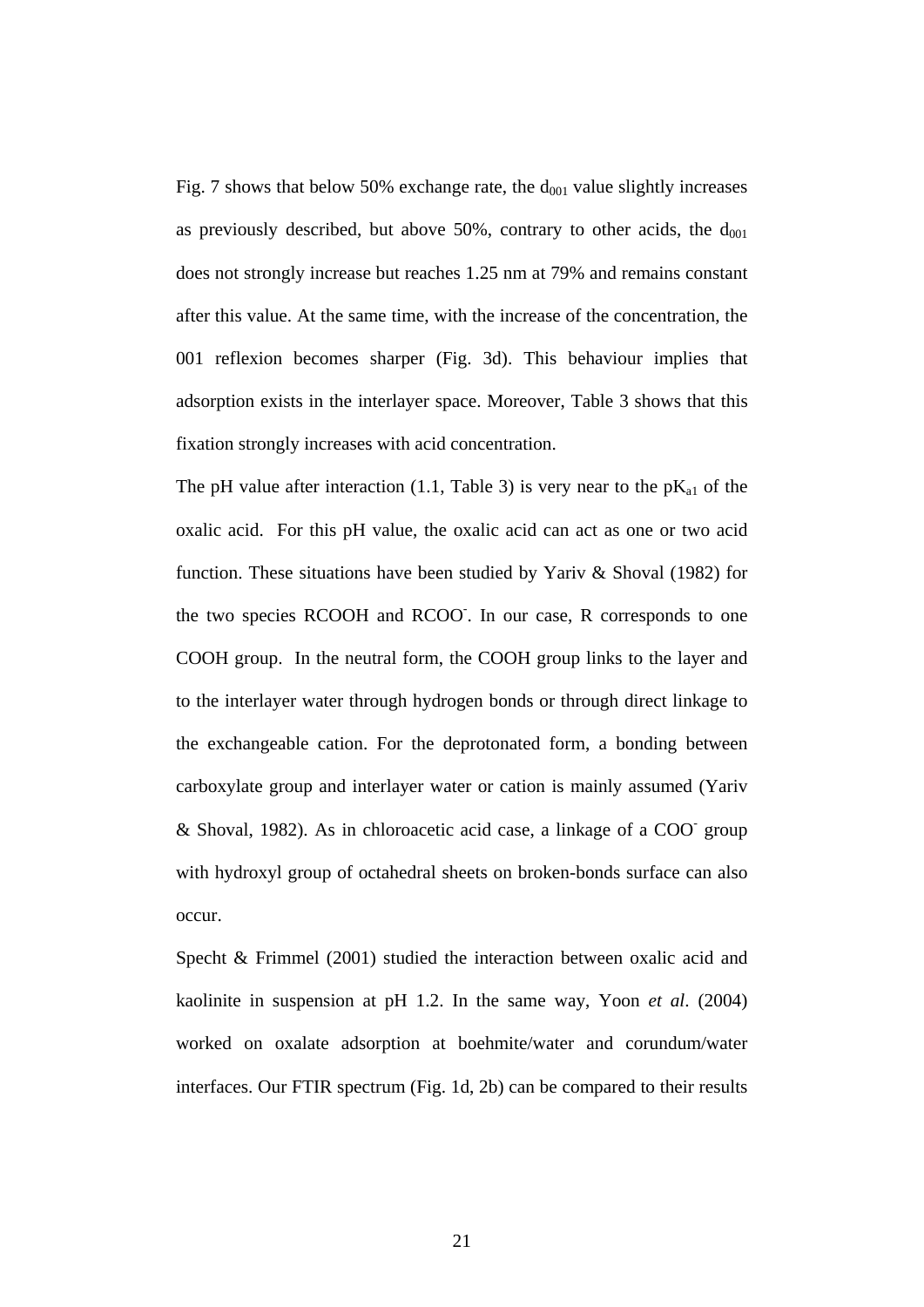obtained by ATR-FTIR. The  $1718 \text{ cm}^{-1}$  band can be attributed to the stretching vibration  $v_{C=0}$  of the acid carbonyl group of the neutral acid molecule (Specht & Frimmel, 2001). The very weak shoulder at  $1626 \text{ cm}^{-1}$ can be attributed to the stretching antisymetric  $v_{as}(CO_2)$  of the carboxylate group of the deprotonated acid (Specht & Frimmel, 2001). These two bands are always present after an additional rinsing (Fig. 2c) but the  $1718 \text{ cm}^{-1}$ band intensity decreases in comparison with the  $1626 \text{ cm}^{-1}$  one, the intensity of this band which remains practically unchanged. These results indicate that among the linkages some are weaker than others.

# **CONCLUSION**

The interaction between ammonium smectites of Wyoming and acetic, formic, chloroacetic and oxalic acids is characterized by a partial cationic exchange, dependent on the pH of the solution. Ammonium cations were progressively replaced by hydronium cation under acid condition. A dissolution of the sample also occurs and in strong acid medium ( $pH < 2$ ) aluminium is present in the interlayer space.

In the used conditions (batch interaction, stirring, soft rinsing and drying at 40°C) during one week, acetic and formic acids are not absorbed on ammonium clay. Chloroacetic acid is fixed on clay particle surface and on broken-bonds surface and two modes of bonding are envisaged: a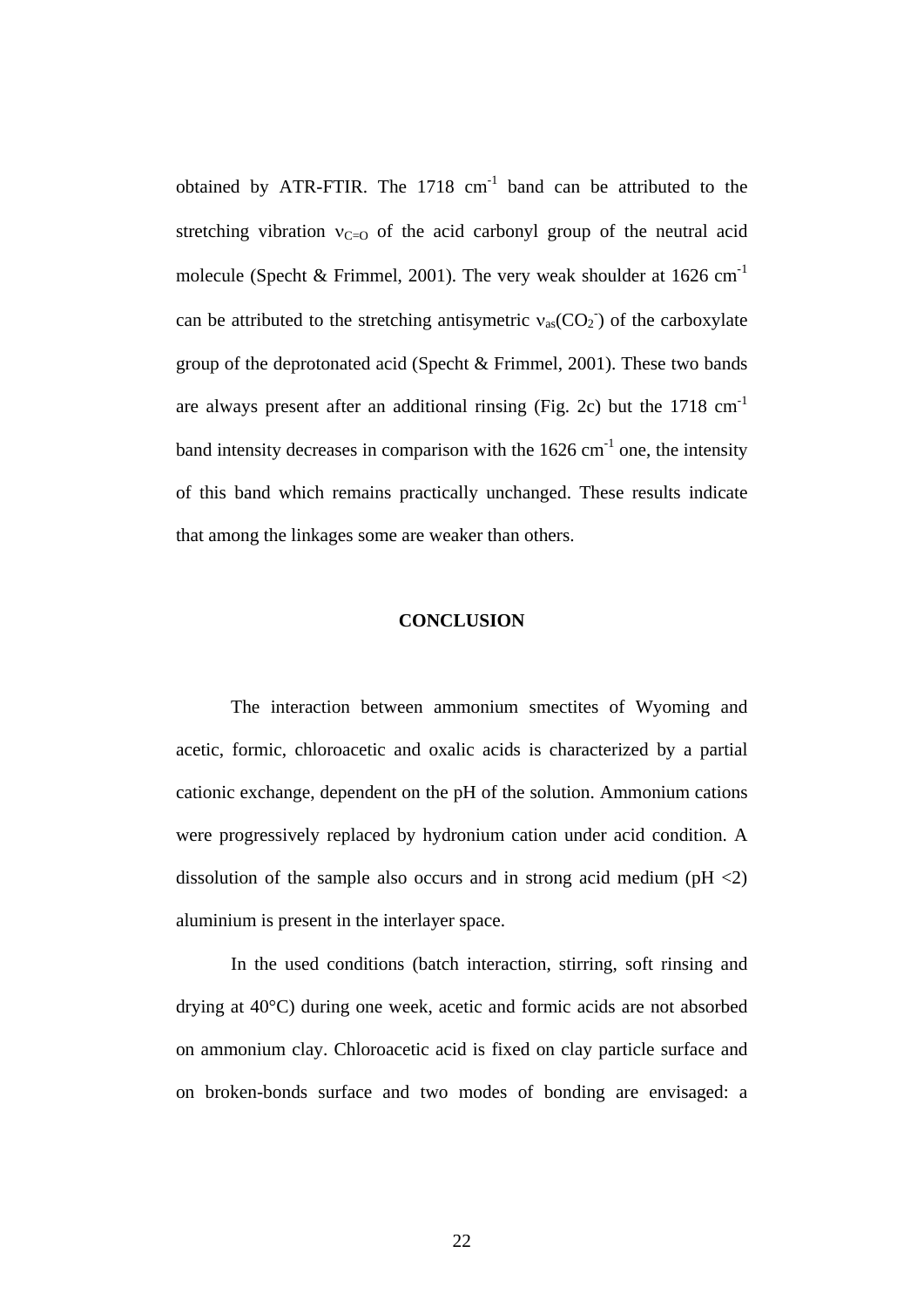hydrogen bonding and/or a direct linking on cation (possibly by a water bridge). Fixation of oxalic acid also occurs thanks to hydrogen bonding and/or direct linking on cation. Oxalic acid is composed of two carboxylic groups and strong bondings are observed.

For chloroacetic acid interaction, the basal spacing increases as well as in acetic and formic acid interaction. In these cases, the interlayer space is only controlled by the partial cationic exchange. Limited chloroacetic acid fixation occurs on clay particle and does not affect the interlayer. On the contrary, after oxalic acid interaction the limited basal spacing expansion at 1.26 nm and the decreasing of the width of the 001 reflexion indicates that the oxalic acid molecule is mainly intercalated.

The ammonium smectite has a limited fixation ability with carboxylic acids. Only very reactive carboxylic acids (chloroacetic and oxalic acids) seem to be strongly absorded on the ammonium clay. It is necessary to investigate more in details these ammonium smectite with other organic molecules to extend the study of the fixation ability.

The aim of this paper was to investigate the interaction between an ammonium montmorillonite and low molecular weight carboxylic acids. Ammonium is the most abundant cation in landfill leachate; so it can occupy the interlayer sites of the smectite and the organic acids act a source of incoming pollutant. To conclude in waste landfill context, this study highlights that acetic and formic acids can percolate through the clay barrier

23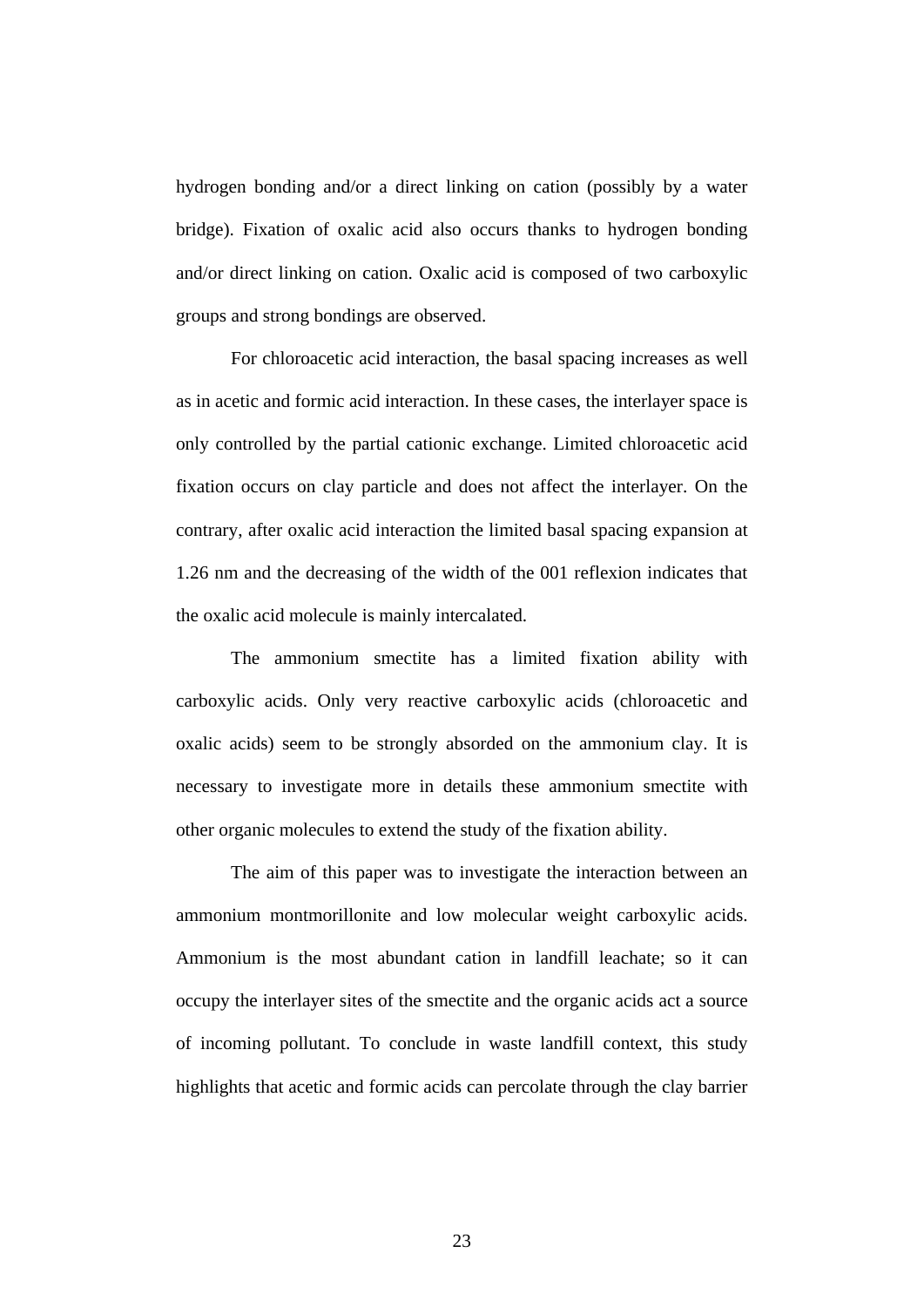and could be found in soil and groundwater. For the first years after the disposal of the waste in the landfill, the clay barrier tends to become a  $H_3O^{\dagger}/Al^{3+}$ -montmorillonite. Moreover, the small clay dissolution under this acidic medium could damage the barrier. These evolutions question the long-term durability of the clay barrier and also the prevention of any pollution. However the pH values observed in the study  $(1.1 < pH < 3.9$ , see Table 3) are lower than those of landfill leachates from 4.5 to 9 (Christensen *et al*., 2001). In order to clearly understand the behaviour of these molecules in the landfill environment it would be interesting to buffer the organic solutions with NH4OH to adjust the pH to the value commonly found in landfill.

#### **Acknowledgements**

The authors wish to express thanks to Marielle Hatton for the precious helpful in the LECO analyser using. They also want to thank Jaime Cuevas and the anonymous referee for reviewing the manuscript and for their valuable comments.

#### **Reference**

- Ammann L., Bergaya F. & Lagaly G. (2005) Determination of the cation exchange capacity of clays with copper complexes revisited. *Clay Minerals,* **40**, 441-453.
- Balek V., Malek Z., Ehrlicher U., Györyova K., Matuschek G. & Yariv S. (2002) Emanation thermal analysis of TIXOTON (activated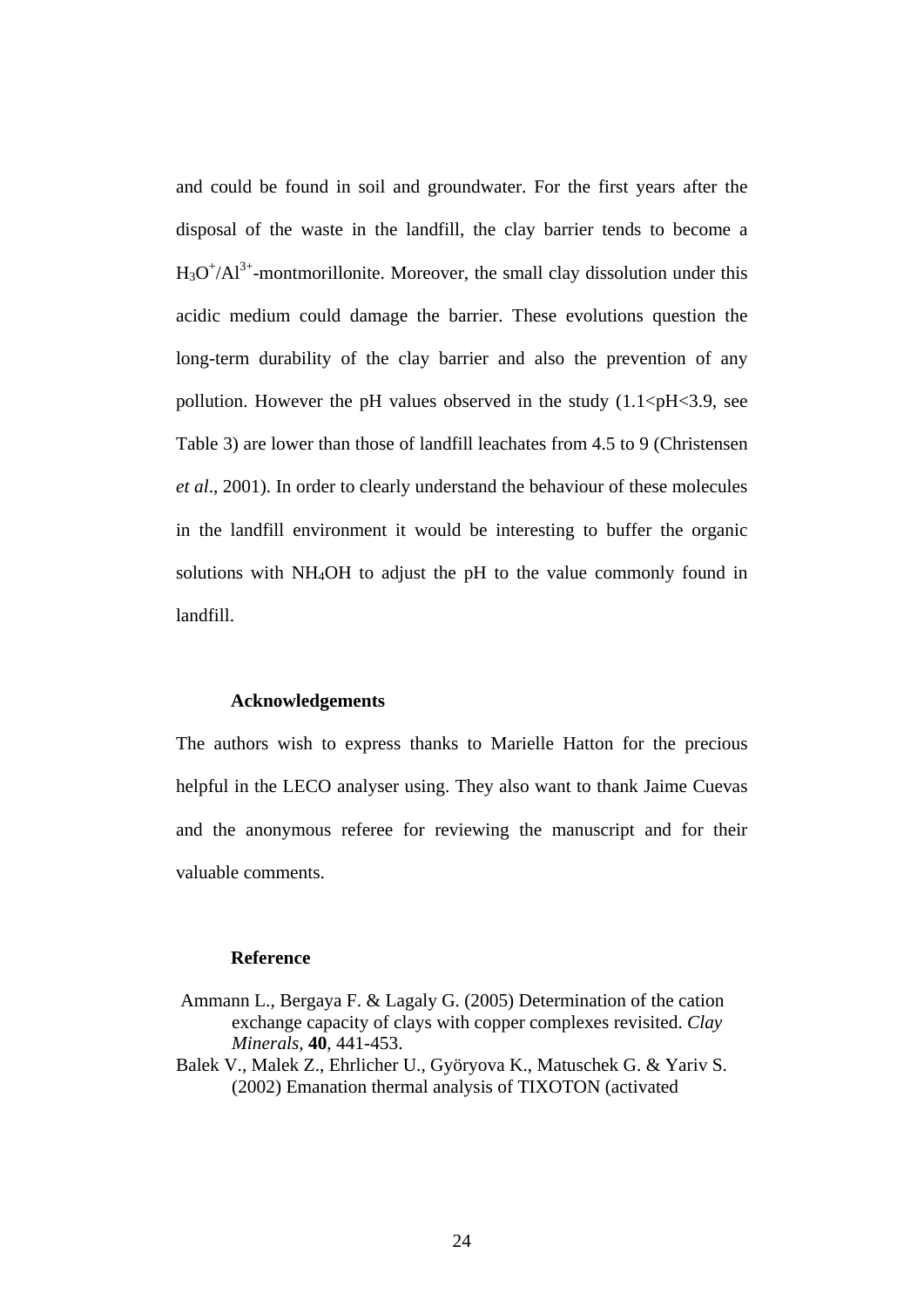bentonite) treated with organic compounds. *Applied Clay Science,* **21**, 295-302.

- Bellamy L. J. & Pace R. J. (1963) Hydrogen bonding in carboxylic acids. I. Oxalic acids. *Spectrochimica Acta,* **19***,* 435–442.
- Bishop J. L., Banin A., Mancinelli R. L. & Klovstad M. R. (2002) Detection of soluble and fixed NH4+ in clay minerals by DTA and IR reflectance spectroscopy: a potential tool for planetary surface exploration. *Planetary and Space Science,* **50**, 11-19.
- Brindley G. W. & Moll W. F. (1965) Complexes of natural and synthetic Ca-montmorillonites with fatty acids (clay organic studies-IX). *American Mineralogist,* **50**, 1355-1370.
- Chipera S. J. & Bish D. L. (2001) Baseline studies of the clay minerals society source clays: powder X-ray diffraction analyses. *Clays and Clay Minerals,* **49**, 398-409.
- Chourabi B. & Fripiat J. J. (1981) Determination of tetrahedral substitutions and interlayer surface heterogeneity from vibrational spectra of ammonium in smectites. *Clays and Clay Minerals,* **29**, 260-268.
- Christensen T. H., Kjeldsen P., Bjerg P. L., Jensen D. L., Christensen J. B., Baun A., Albrechtsen H.-J. & Heron G. (2001) Biogeochemistry of landfill leachate plumes. *Applied geochemistry,* **16**, 659-718.
- Coleman N. T. & Craig D. (1961) The spontaneous alteration of hydrogen clay. *Soil Science,* **91**, 14-18.
- Davis L. E., Turner R. & L.D. W. (1962) Some studies of the autotransformation of H-bentonite to Al-bentonite. *Soil Science Society of America Proceedings,* **22**, 281-285.
- Eeckman J. P. & Laudelout H. (1961) Chemical stability of hydrogenmontmorillonite suspensions. *Kolloid Zeit.,* **178**, 99-107.
- Ferrage E., Tournassat C., Rinnert E. & Lanson B. (2005) Influence of pH on the interlayer cationic composition and hydration state of Camontmorillonite: Analytical chemistry, chemical modelling and XRD profile modelling study. *Geochimica et Cosmochimica Acta,* **69**, 2797-2812.
- Glaeser R., Mantin I. & Mering J. (1960) Etudes sur l'acidité de la montmorillonite. *International Geological Congress, XXI Session*, 28-34.
- Harmsen J. (1983) Identification of organic compound in leachate from a waste tip. *Water Research,* **17**, 669-705.
- Huang W. H. & Keller W. D. (1971) Dissolution of clay minerals in dilute organic acids at room temperature. *American Mineralogist,* **56**, 1082-1095.
- Janek M. & Komadel P. (1993) Autotransformation of H-smectites in aqueous solutions. Effect of octahedral iron content. *Geologica Carpathica, Series Clays,* **44**, 59-64.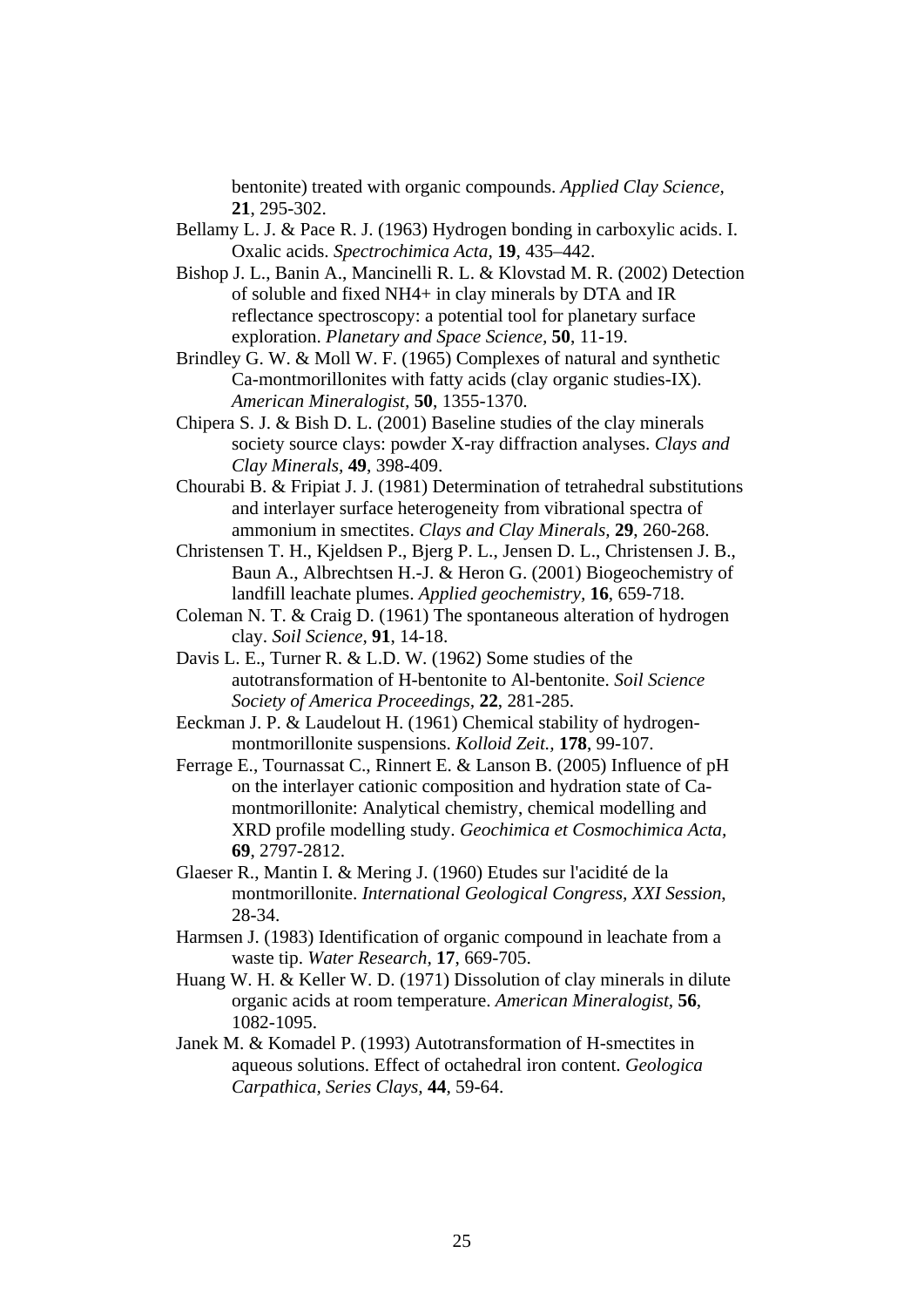- Kjeldsen P., Barlaz M. A., Rooker A. P., Baun A., Ledin A. & Christensen. (2002) Present and Long-Term Composition of MSW Landfill Leachate: A Review. *Critical Reviews in Environnemental Science and Technology,* **32**, 297-336.
- Komadel P. (2003) Chemically modified smectites. *Clay Minerals,* **38**, 127- 138.
- Kruempelbeck I. & Ehrig H.-J. (1999) Long term behaviour of municipal solid waste landfills in Germany. *Proceedings Sardinia 99, Seventh International Waste Management and Landfill Symposium*, 27-36.
- Kubicki J. D., Schroeter L. M., Itoh M. J., Nguyen B. N. & Apitz S. E. (1999) Attenuated total reflectance Fourier-transform infrared spectroscopy of carboxylic acids adsorbed onto mineral surfaces. *Geochimica et Cosmochimica Acta,* **63**, 2709-2725.
- Leikam K. & Stegmann R. (1996) Stellenwert der mechanischbiologischen Restabfallvorbehandlung. *Abfallwirtschafts Journal,* **9**, 39-44.
- Lin-Vien D., Colthup N. B., Fateley W. G. & Grasselli J. G. (1991) *The Handbook of Infrared and Raman Charactetistic Frequencies of Organic Molecules*. Academic Press.
- Lo I. M.-C. (1996) Characteristics and treatment of leachates from domestic landfills. *Environment International,* **22**, 433-442.
- Max J. J. & Chapados C. (2004) Infrared spectroscopy of aqueous carboxylic acids: comparison between different acids and their salts. *Journal of Physical Chemistry A,* **108**, 3324 - 3337.
- Meier L. P. & Kahr G. (1999) Determination of the cation exchange capacity (CEC) of clay minerals using the complexes of copper(II) ion with triethylenetetramine and tetraethylenepentamine. *Clays and Clay Minerals,* **47**, 386-388.
- Metz V., Amram K. & Ganor J. (2005) Stoichiometry of smectite dissolution reaction. *Geochimica et Cosmochimica Acta,* **69**, 1755- 1772.
- Miller R. J. (1965) Mechanisms for hydrogen to aluminium transformations in clays. *Soil Science Society of America Proceedings,* **29**, 36-39.
- Oman C. B. & Junestedt C. (2007) Chemical characterization of landfill leachates - 400 parameters and compounds. *Waste Management,* **In Press**, doi:10.1016/j.wasman.2007.06.018.
- Pelletier M., Michot L. J., Barres O., Humbert B., Petit S. & Robert J. L. (1999) Influence of KBr conditioning on the infrared hydroxylstretching region of saponites. *Clay Minerals,* **34**, 439-445.
- Petit S., Righi D., Madejova J. & Decarreau A. (1998) Layer charge estimation of smectites using infrared spectroscopy. *Clay Minerals,* **33**, 579-591.
- Petit S., Righi D., Madejova J. & Decarreau A. (1999) Interpretation of the infrared NH4+ spectrum of the NH4+-clays; application to the evaluation of the layer charge. *Clay Minerals,* **34**, 543-549.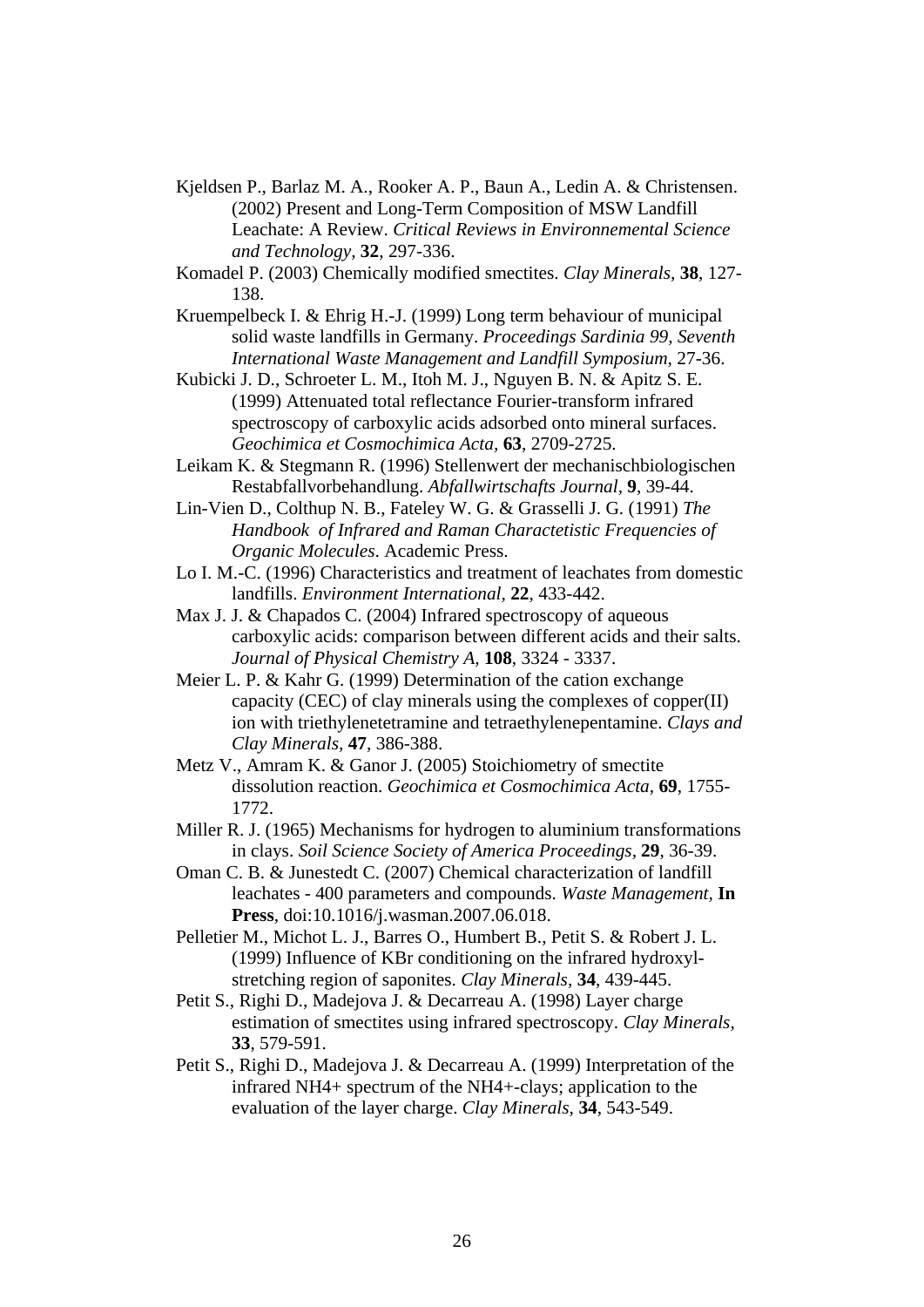- Pironon J., Pelletier M., de Donato P. & Mosser-Ruck R. (2003) Characterization of smectite and illite by FTIR spectroscopy of interlayer NH4+ cations. *Clay Minerals,* **38**, 201-211.
- Specht C. H. & Frimmel F. H. (2001) An in situ ATR-FTIR study on the adsorption of dicarboxylic acids onto kaolinite in aqueous suspensions. *Physical Chemistry Chemical Physics,* **3**, 5444-5449.
- Yariv S. (1996) Thermo-IR-spectroscopy analysis of the interactions between organic pollutants and clay minerals. *Thermochimica Acta,* **274**, 1-35.
- Yariv S. & Lapides I. (2005) The use of thermo-XRD-analysis in the study of organo-smectite complexes. *Journal of Thermal Analysis and Calorimetry,* **80**, 11-26.
- Yariv S. & Shoval S. (1982) The effects of Thermal Treatments on Associations between Fatty Acids and Montmorillonite. *Israel Journal of Chemistry,* **22**, 259-265.
- Yariv S., Russel J. D. & Farmer V. C. (1966) Infrared study of the adsorption of benzoic acid and nitrobenzene in montmorillonite. *Israel Journal of Chemistry,* **4**, 201-213.
- Yoon T. H., Johnson S. B., Musgrave C. B. & Brown J., Gordon E. (2004) Adsorption of organic matter at mineral/water interfaces: I. ATR-FTIR spectroscopic and quantum chemical study of oxalate adsorbed at boehmite/water and corundum/water interfaces. *Geochimica et Cosmochimica Acta,* **68**, 4505-4518.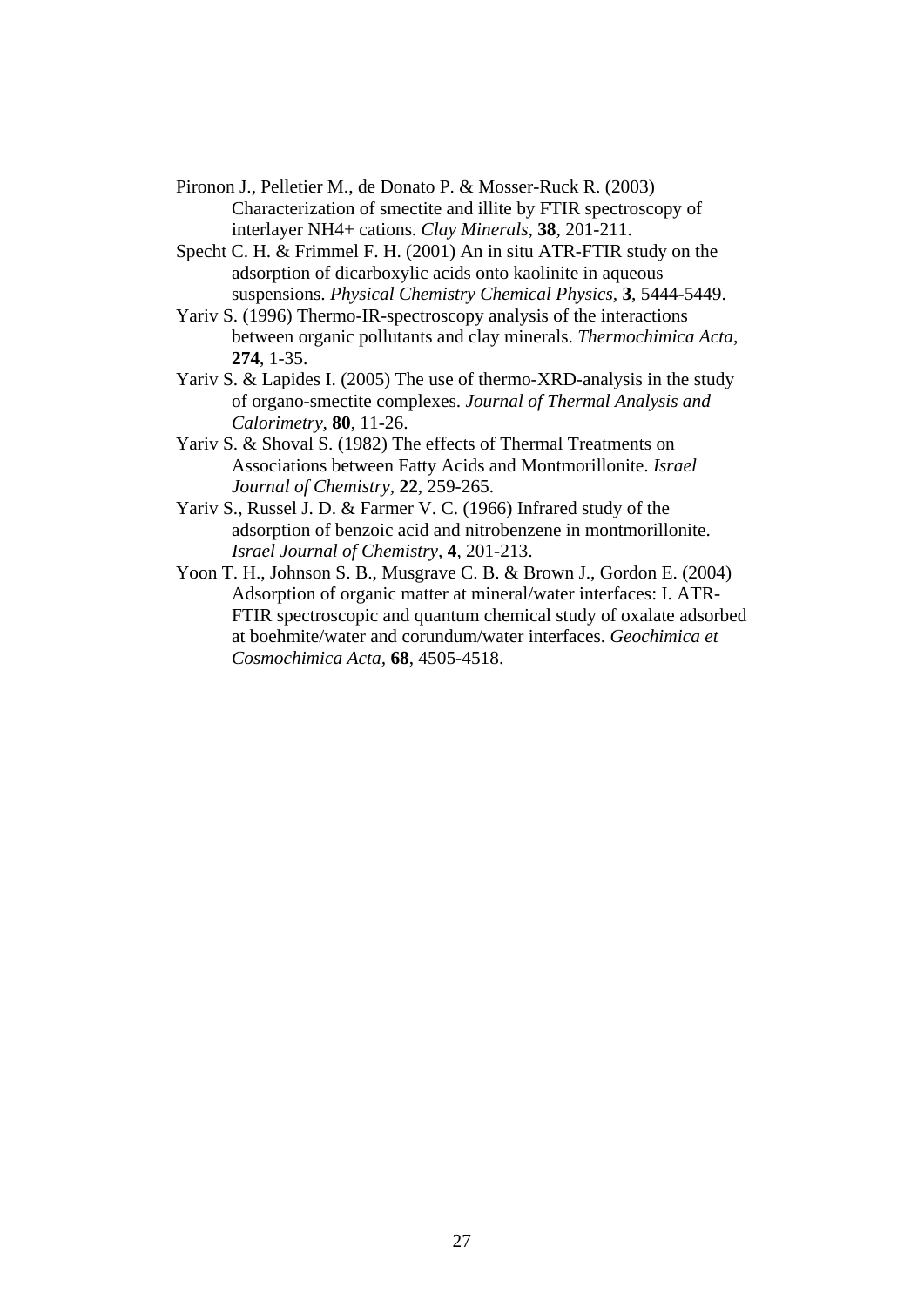### **FIGURE CAPTIONS**

**FIG. 1:** FTIR spectra of NH<sub>4</sub>–SWy-2 interacted with water (w) used as reference, acetic acid (a), formic acid (b), chloroacetic acid (c) and oxalic acid (d) recorded at room temperature with the IR microscope. All acids are in 1M concentration.

**FIG. 2:** Zoom on 1200-2000 cm-1 FTIR spectra of NH4–SWy-2 interacted with chloroacetic acid (a) and oxalic acid (b) recorded at room temperature with the IR microscope. Both acids are in  $1M$  concentration.  $NH_A-SWv-2$ interacted with oxalic acid sample after 1 hour water rinsing is shown on c curve.

**FIG. 3:** XRD patterns of NH4 smectite interacted with water used as reference, acetic acid (a), formic acid (b), chloroacetic acid (c) and oxalic acid (d). Acids are in 0.01. 0.1 and 1M concentration. Qz indicates the presence of quartz.

**FIG. 4:** Variation of the  $d_{001}$  versus the partial pressure of water. Black circles: NH4-SWy-2; open triangles: Na-SWy-2.

**FIG. 5:** Evolution of the exchange rate as a function of the pH in the solution (final N content/initial N content\*100) in the  $NH_4$ -SWy-2 after 7 days interaction with water (black square), acetic acid (open diamond), formic acid (black triangle), chloroacetic acid (cross), oxalic acid (black circle) and chlorhydric acid (open square) as reference.

**FIG. 6:** Evolution of the fraction of each cation in the exchange sites versus pH. Open diamonds: aluminium; open triangles: iron; crosses: magnesium; open circles: calcium; black diamonds: ammonium.

**FIG. 7:** Variation of the d<sub>001</sub> basal spacing at 50% of relative humidity of the NH4-SWy-2 sample after 7 days interaction with water (black rectangle), acetic acid (open diamond), formic acid (black triangle), chloroacetic acid (cross) and oxalic acid (black circle) versus the cationic exchange rate calculated from  $NH_4^+$  concentration. Lines are trends for the eyes.

**FIG. 8:** Evolution of the part of  $NH_4^+$  and  $Al^{3+}$  cations in the exchange site with general cationic exchange rate in %. Open diamonds:  $Al^{3+}$ ; black diamonds:  $NH<sub>4</sub><sup>+</sup>$ .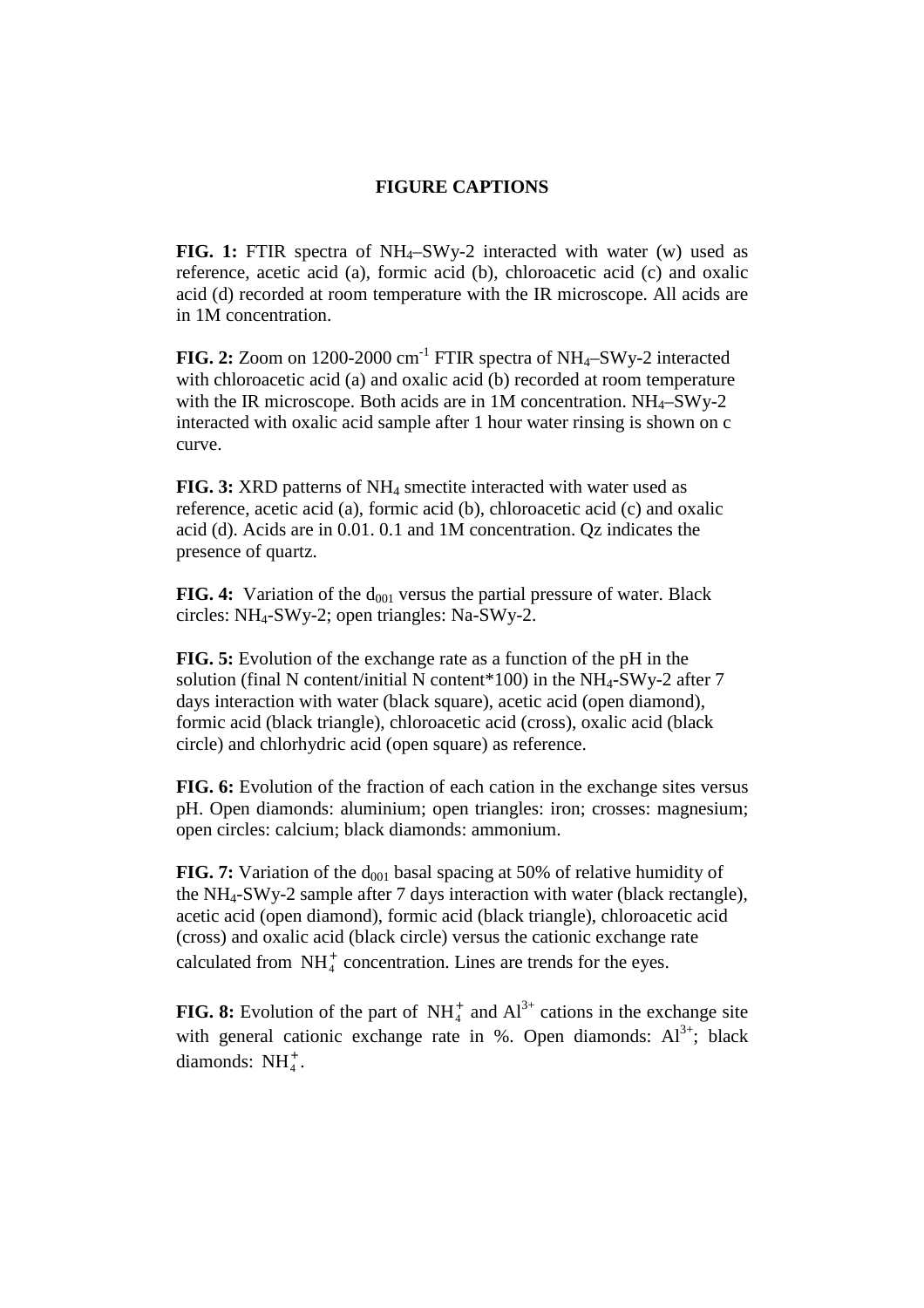**FIG. 1:** FTIR spectra of NH4–SWy-2 interacted with water (w) used as reference, acetic acid (a), formic acid (b), chloroacetic acid (c) and oxalic acid (d) recorded at room temperature with the IR microscope. All acids are in 1M concentration.

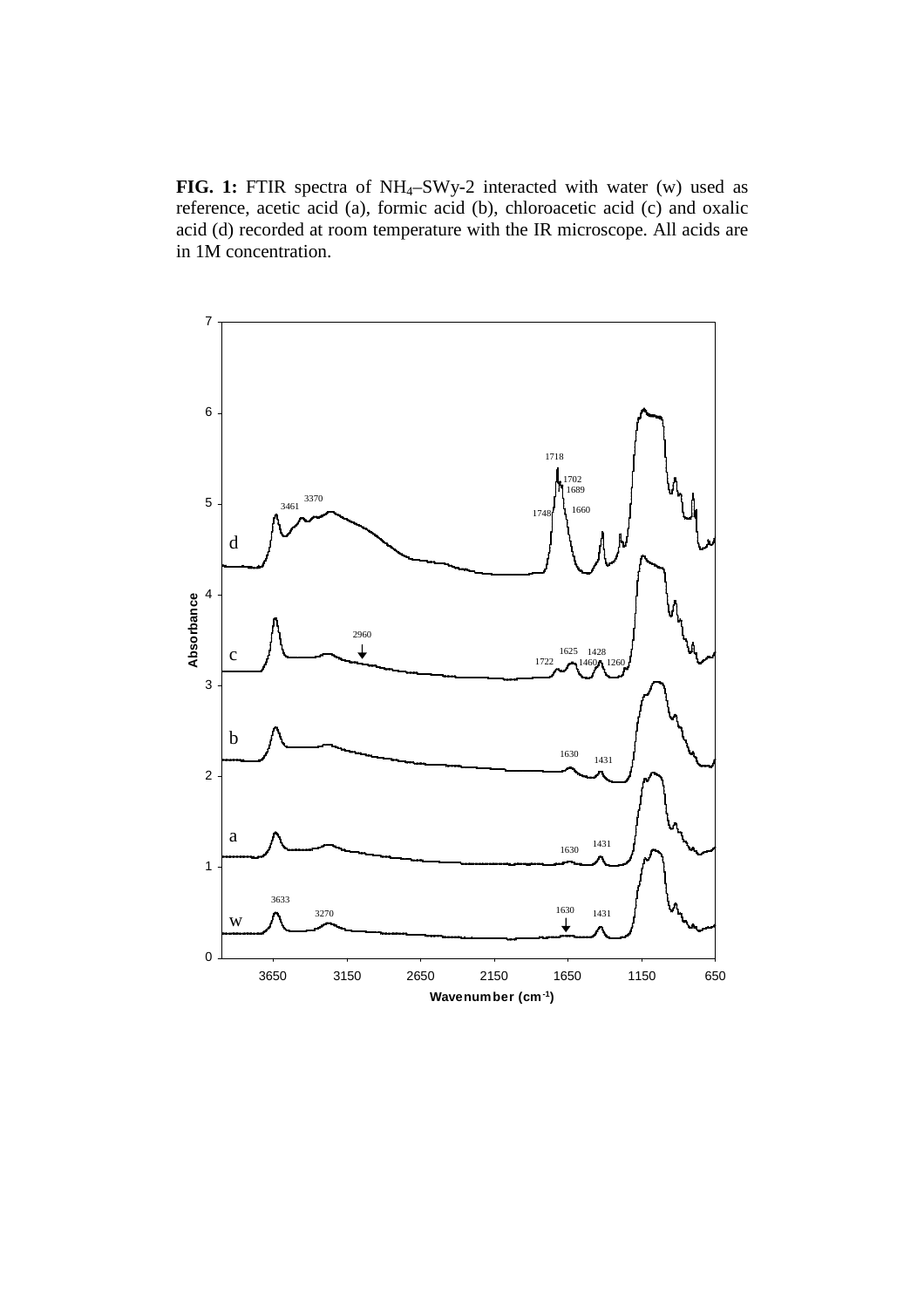**FIG. 2:** Zoom on 1200-2000  $cm^{-1}$  FTIR spectra of NH<sub>4</sub>–SWy-2 interacted with chloroacetic acid (a) and oxalic acid (b) recorded at room temperature with the IR microscope. Both acids are in 1M concentration. NH<sub>4</sub>-SWy-2 interacted with oxalic acid sample after 1 hour water rinsing is shown on c curve.

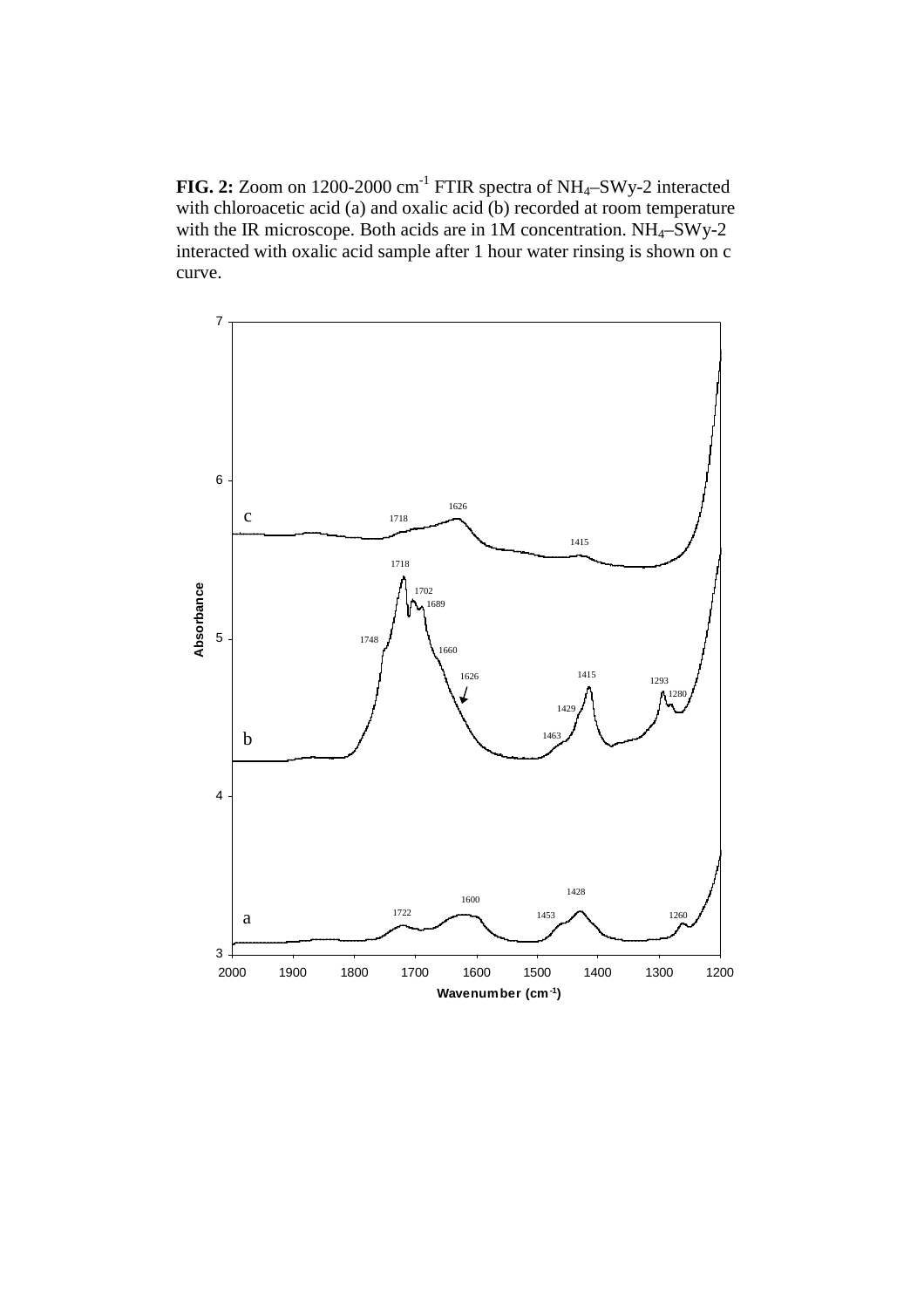**FIG. 3:** XRD patterns of NH4 smectite interacted with water used as reference, acetic acid (a), formic acid (b), chloroacetic acid (c) and oxalic acid (d). Acids are in 0.01. 0.1 and 1M concentration. Qz indicates the presence of quartz.

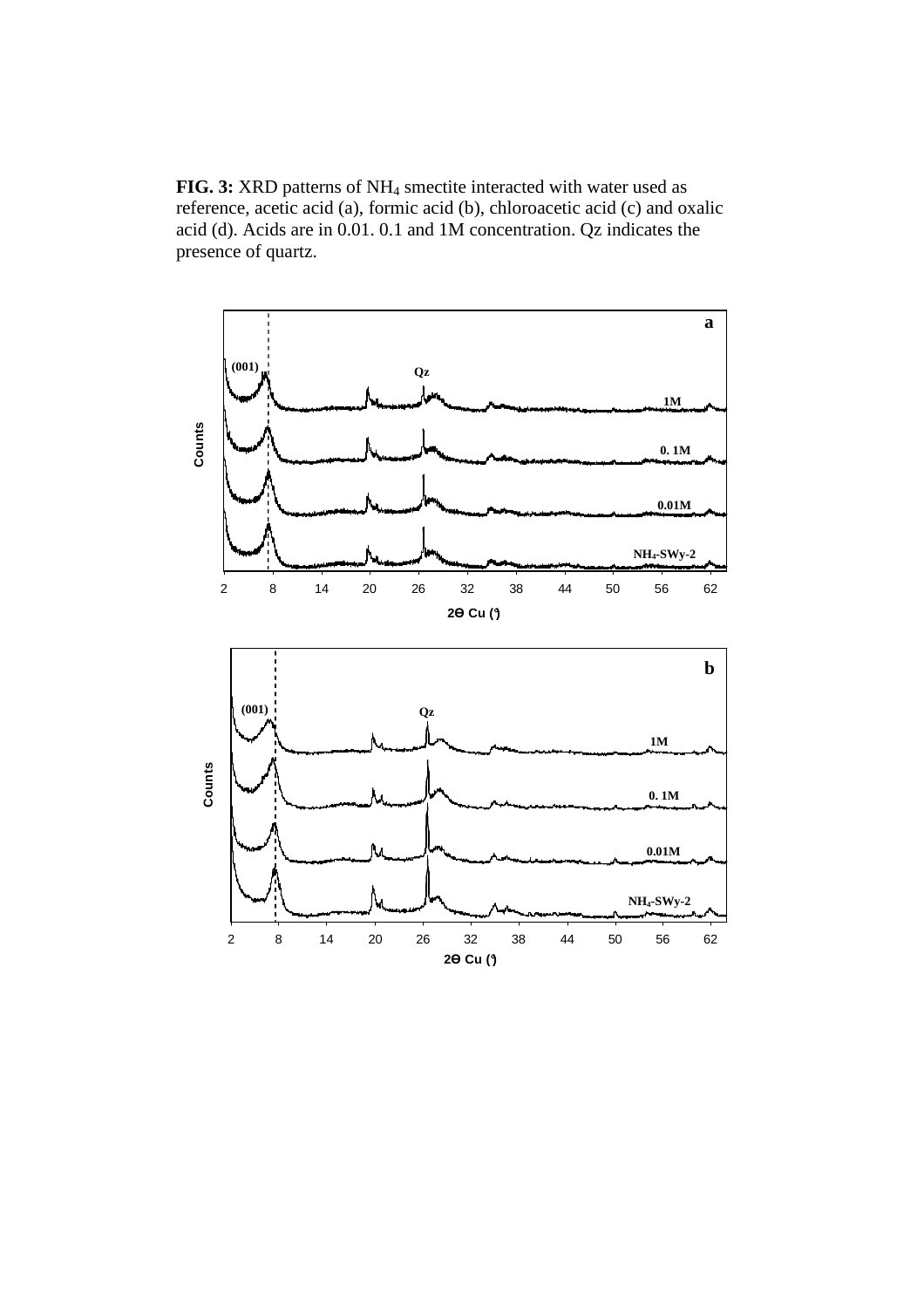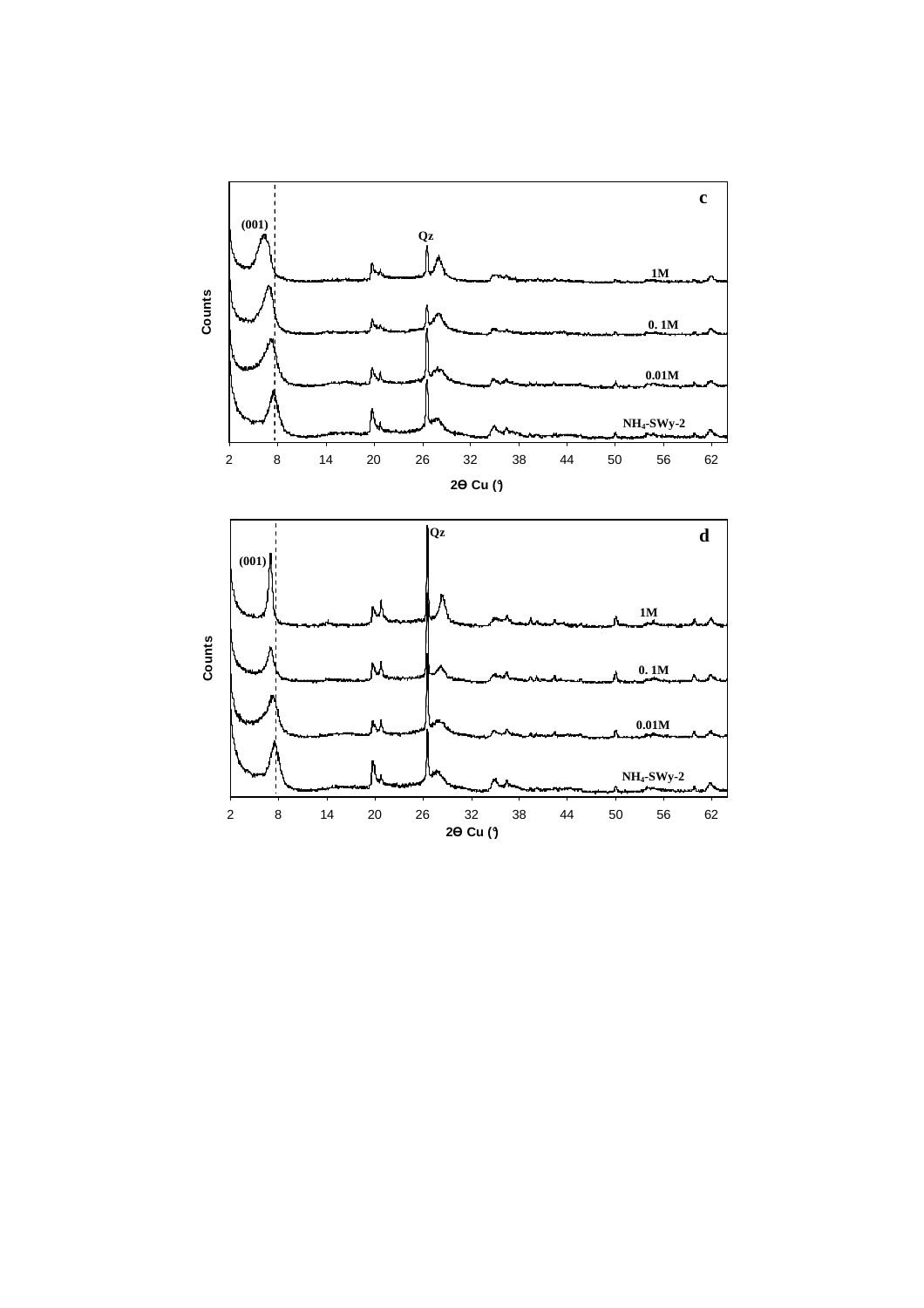

**FIG. 4:** Variation of the  $d_{001}$  versus the partial pressure of water. Black circles: NH4-SWy-2; open triangles: Na-SWy-2.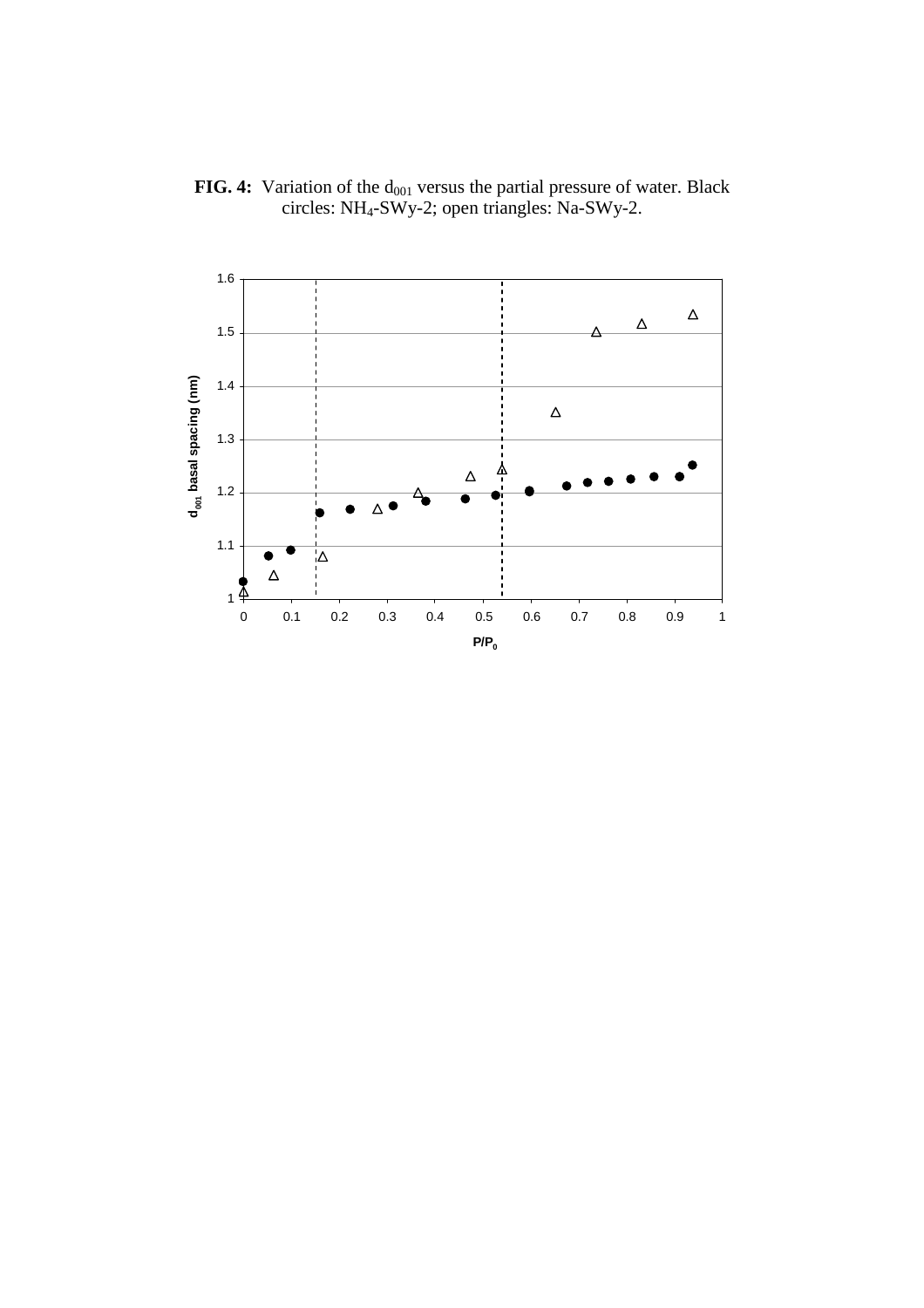**FIG. 5:** Evolution of the exchange rate as a function of the pH in the solution (final N content/initial N content\*100) in the NH<sub>4</sub>-SWy-2 after 7 days interaction with water (black square), acetic acid (open diamond), formic acid (black triangle), chloroacetic acid (cross), oxalic acid (black circle) and chlorhydric acid (open square) as reference.

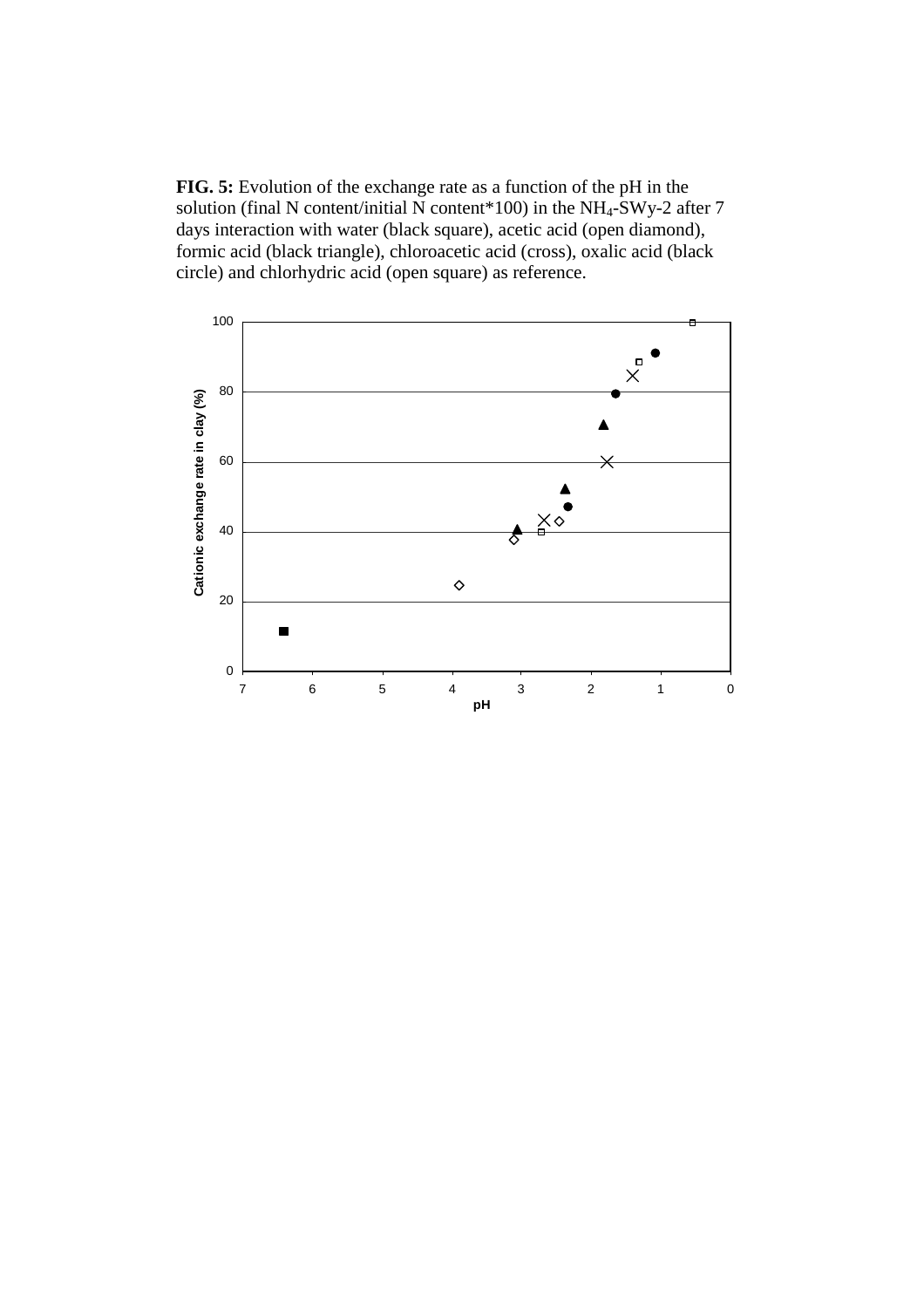FIG. 6: Evolution of the fraction of each cation in the exchange sites versus pH. Open diamonds: aluminium; open triangles: iron; crosses: magnesium; open circles: calcium; black diamonds: ammonium.

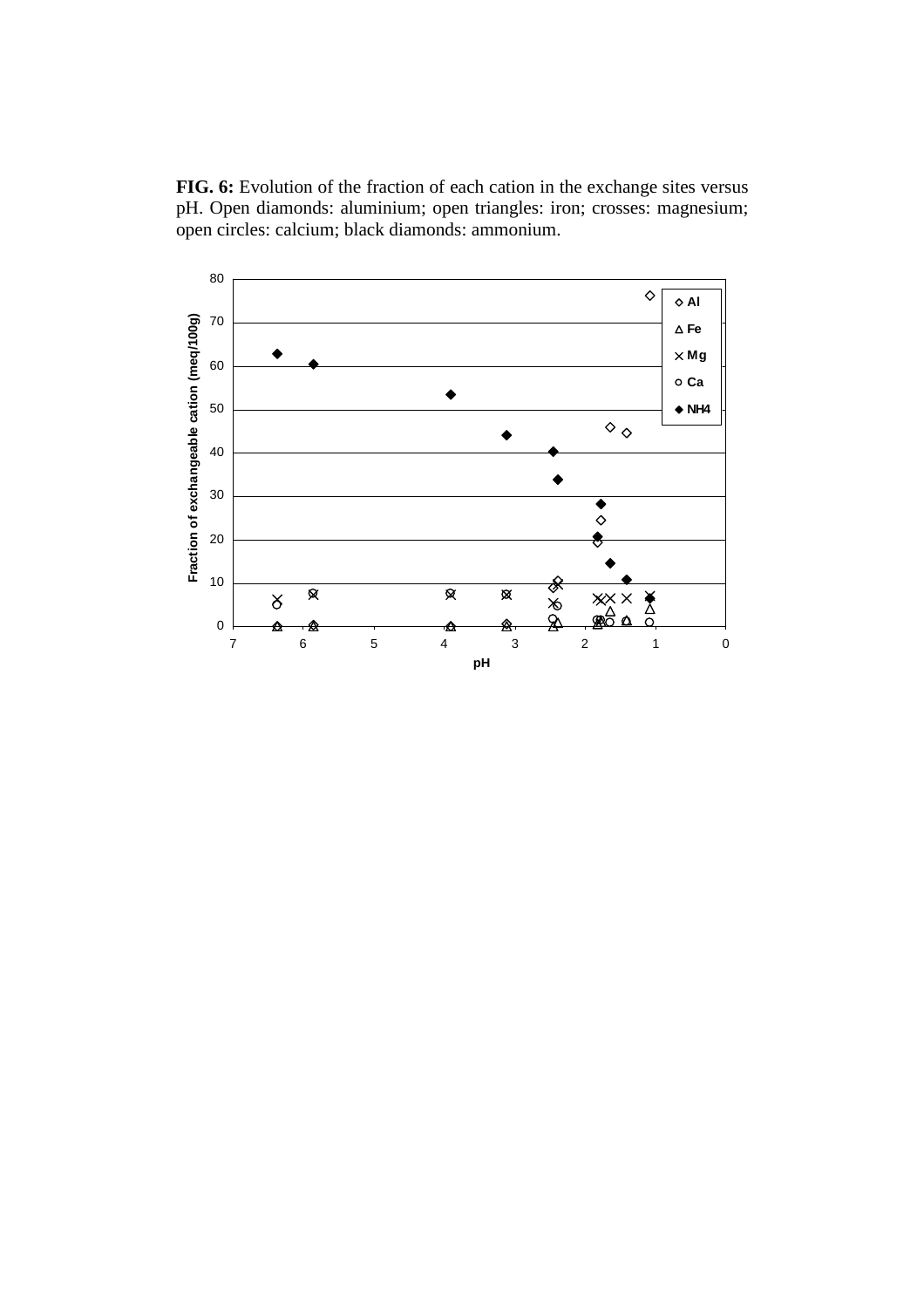FIG. 7: Variation of the d<sub>001</sub> basal spacing at 50% of relative humidity of the NH4-SWy-2 sample after 7 days interaction with water (black rectangle), acetic acid (open diamond), formic acid (black triangle), chloroacetic acid (cross) and oxalic acid (black circle) versus the cationic exchange rate calculated from  $NH_4^+$  concentration. Lines are trends for the eyes.

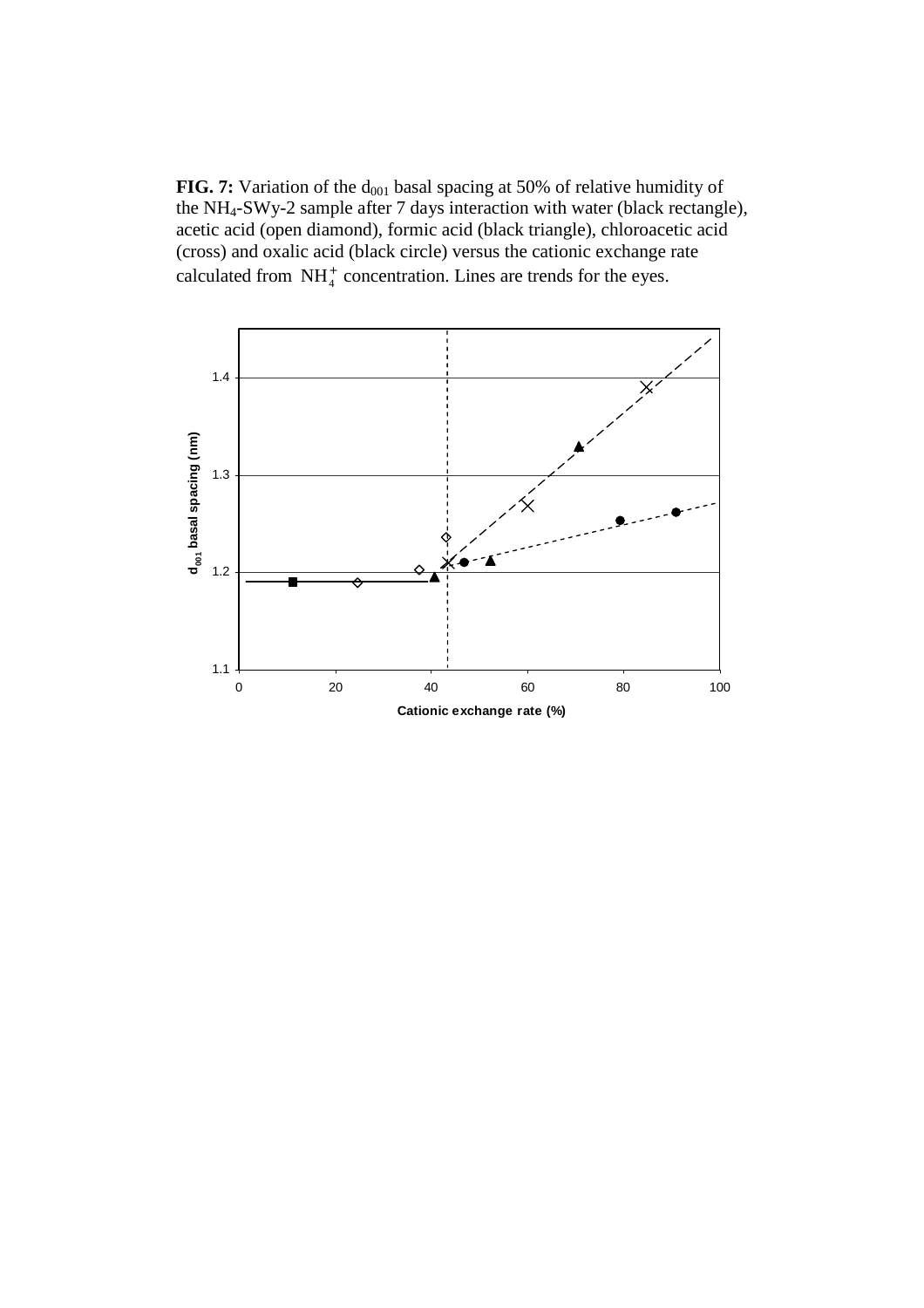**FIG. 8:** Evolution of the part of  $NH_4^+$  and  $Al^{3+}$  cations in the exchange site with general cationic exchange rate in %. Open diamonds:  $Al^{3+}$ ; black diamonds:  $NH<sub>4</sub><sup>+</sup>$ .

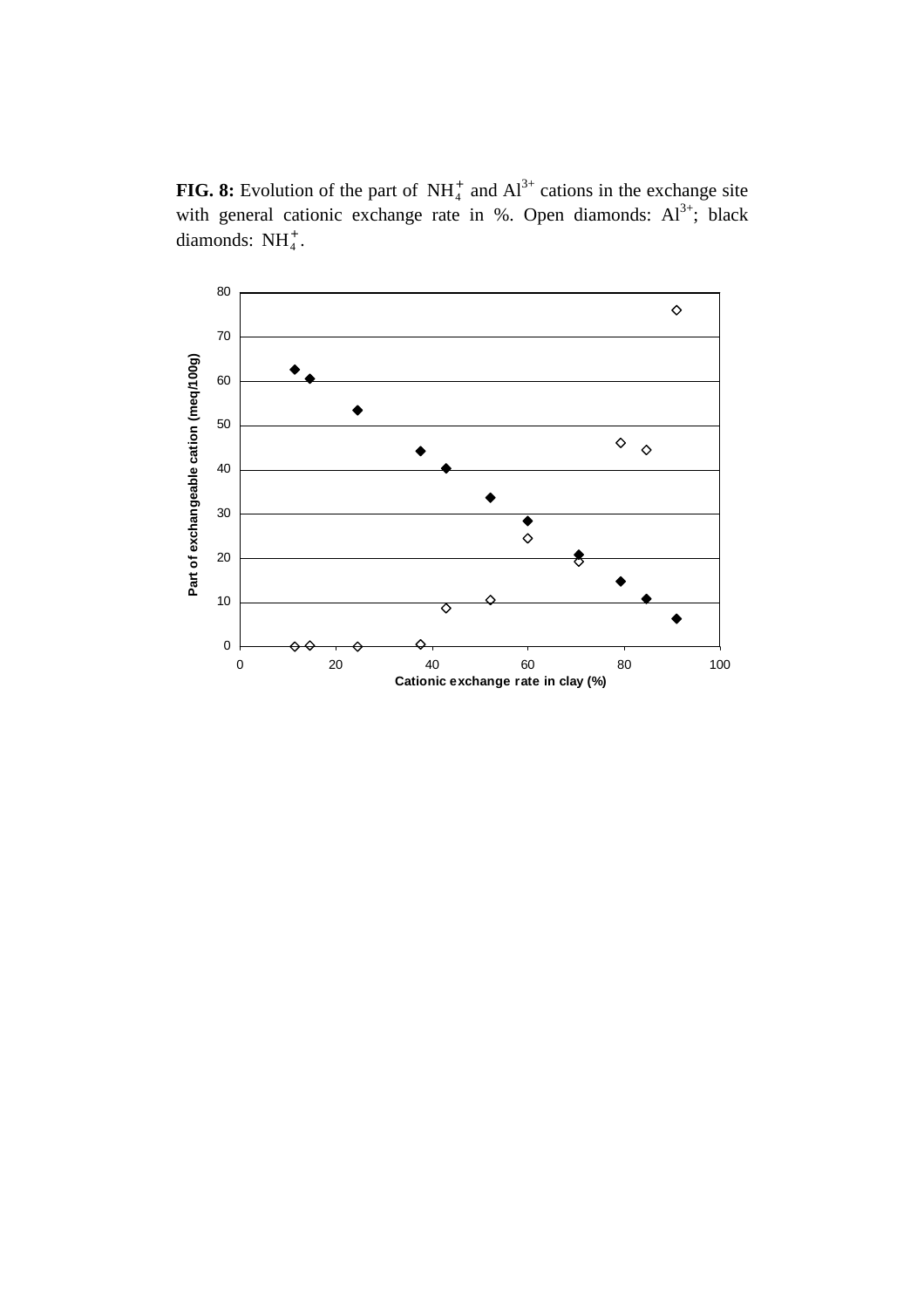# **TABLE**

**Table 1:** Chemical composition reported in oxide weight percentages of calcined samples measured by ICP-AES. Cationic Exchange Capacity CEC is expressed in meq/100 g of calcined clay. Al/Si is the solid ratio measured thanks to  $Al_2O_3$  and  $SiO_2$  concentrations.

**Table 2:** Series of carbon and nitrogen concentrations measurements for the NH4-SWy-2 reference sample.

Table 3: Carbon and nitrogen concentration in treated samples measured by elemental analyzer CNS 2000 LECO® and ammonium concentration in solution measured by ionic chromatography. The molar concentration of the initial acid solutions and the pH of the solution after interaction are indicated. The  $d_{001}$  basal spacings obtained from Fig. 3 are reported.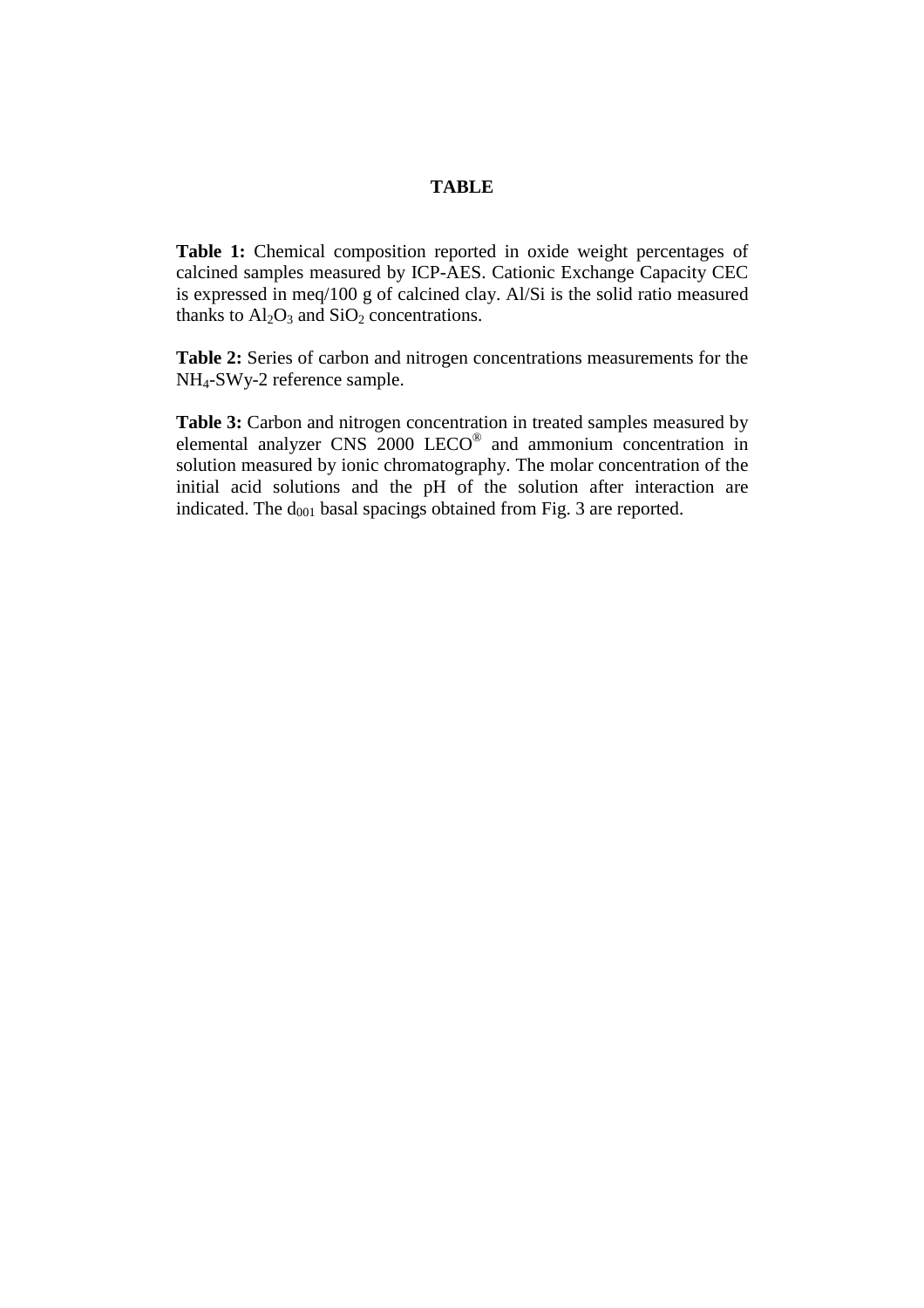**Table 1:** Chemical composition reported in oxide weight percentages of calcined samples measured by ICP-AES. Cationic Exchange Capacity CEC is expressed in meq/100 g of calcined clay. Al/Si is the solid ratio measured thanks to  $Al_2O_3$  and  $SiO_2$  concentrations.

|                                          | SiO <sub>2</sub> | $Al_2O_3$ | Fe <sub>2</sub> O <sub>3</sub> | MnO  | MgO  | TiO <sub>2</sub> | CaO  | Na <sub>2</sub> O | $K_2O$ | <b>CEC</b>  | Al/Si |
|------------------------------------------|------------------|-----------|--------------------------------|------|------|------------------|------|-------------------|--------|-------------|-------|
| $SWy-2 < 2 \mu m$                        | 67.65            | 22.06     | 4.61                           | 0.01 | 2.80 | 0.11             | 1.06 | 1.50              | 0.20   | 83.3        | 0.37  |
| $NH_4$ - SWy-2                           | 69.09            | 22.81     | 4.71                           | 0.01 | 2.66 | 0.12             | 0.17 | 0.18              | 0.20   | 79.3        | 0.37  |
| $NH_4$ - SWy-2 / 1M<br>Acetic acid       | 69.69            | 22.27     | 4.56                           | 0.01 | 2.69 | 0.12             | 0.28 | 0.12              | 0.22   | 66.8        | 0.36  |
| $NH_4$ - SWy-2 / 1M<br>Formic acid       | 68.76            | 23.12     | 4.64                           | 0.01 | 2.79 | 0.12             | 0.26 | 0.14              | 0.17   | 68.8        | 0.38  |
| $NH_4$ - SWy-2 / 1M<br>Chloroacetic acid | 69.05            | 22.48     | 4.77                           | 0.01 | 2.62 | 0.12             | 0.49 | 0.25              | 0.20   | 56.5        | 0.37  |
| $NH_4$ - SWy-2 / 1M<br>Oxalic acid       | 72.16            | 20.32     | 3.94                           | 0.01 | 2.33 | 0.15             | 0.61 | 0.23              | 0.26   | $\mathbf u$ | 0.32  |

u: undetermined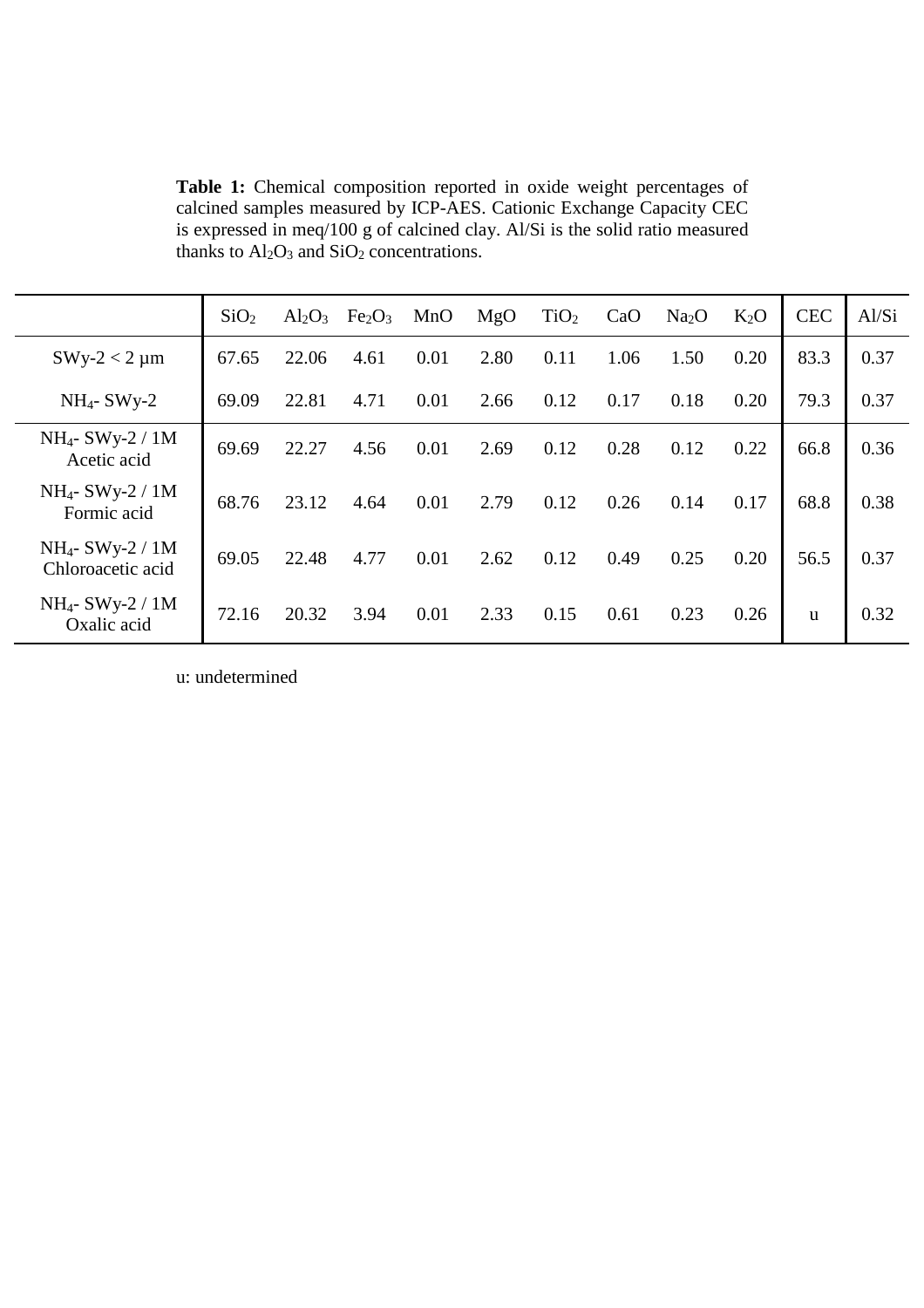|                          | Concentration |          |  |  |  |
|--------------------------|---------------|----------|--|--|--|
|                          | (mg/g)        |          |  |  |  |
|                          | Carbon        | Nitrogen |  |  |  |
|                          | u.            | 9.50     |  |  |  |
|                          | 0.98          | 8.66     |  |  |  |
|                          | 0.72          | 8.59     |  |  |  |
|                          | 1.06          | 9.18     |  |  |  |
|                          | 0.76          | 8.27     |  |  |  |
|                          | 1.18          | 8.02     |  |  |  |
|                          | 0.27          | 8.26     |  |  |  |
|                          | 0.36          | 8.01     |  |  |  |
|                          | 0.75          | 8.77     |  |  |  |
|                          | 0.97          | 8.85     |  |  |  |
|                          | 0.47          | 9.38     |  |  |  |
|                          | 0.70          | 9.39     |  |  |  |
|                          | 0.70          | 9.03     |  |  |  |
|                          | 0.47          | 8.96     |  |  |  |
|                          | 1.27          | 8.93     |  |  |  |
|                          | 1.28          | 8.45     |  |  |  |
| $\boldsymbol{M}$         | 0.80          | 8.76     |  |  |  |
| $\Delta\,\overline{\!M}$ | 0.50          | 0.80     |  |  |  |

**Table 2:** Series of carbon and nitrogen concentrations measurements for the NH4-SWy-2 reference sample.

 $\overline{M}$  : average;  $\Delta \, \overline{M}$  : incertitude; u: undetermined